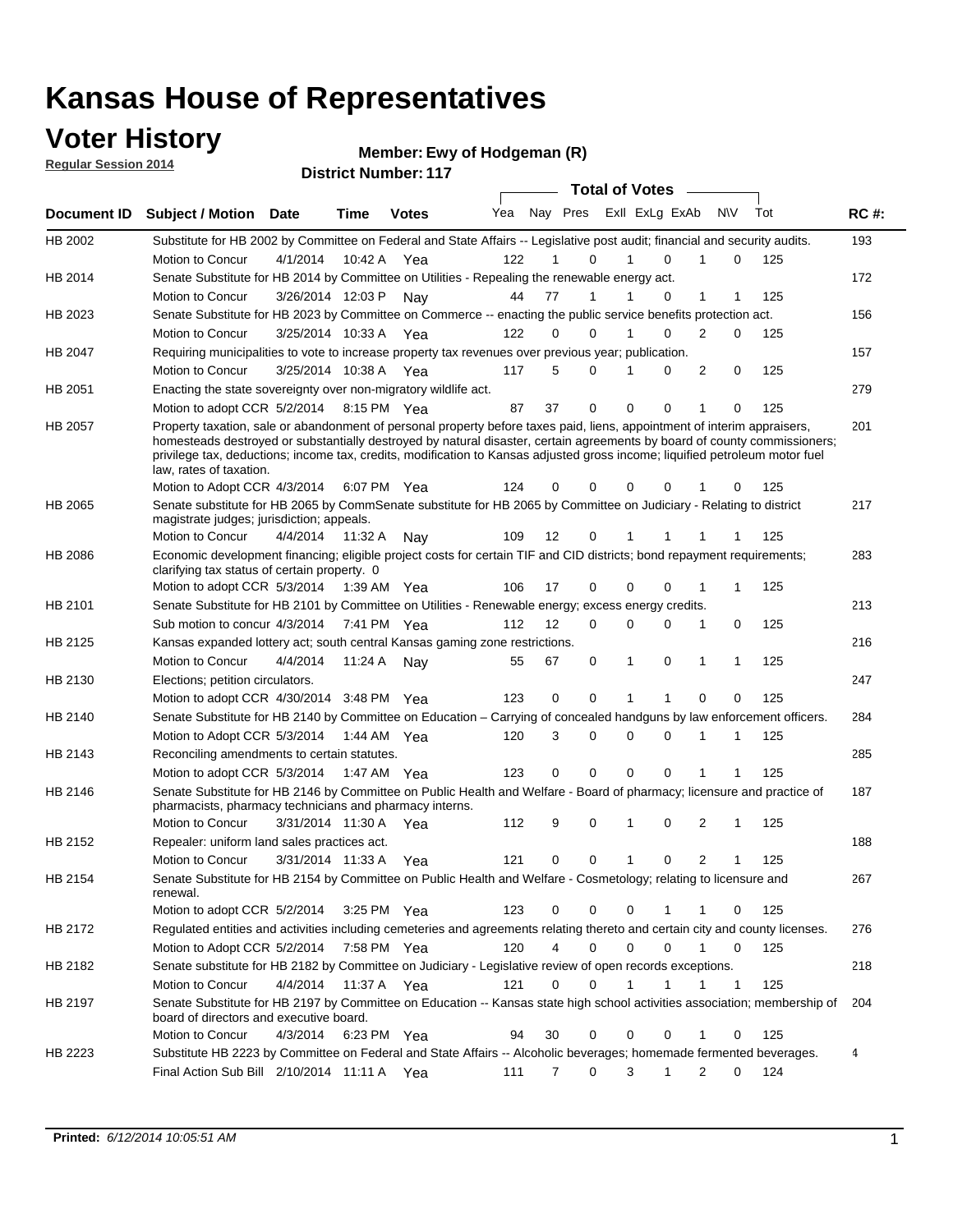### **Voter History**

**Regular Session 2014**

| noguiai ocoololi zvin |                                                                                                                                                                                                                                                                                                                                                                                                                                                                                                                                                                                                                                                                                                                                                                                                                                                                                                                 |                        |             | <b>District Number: 117</b> |     |                |                       |                |          |                |     |     |             |
|-----------------------|-----------------------------------------------------------------------------------------------------------------------------------------------------------------------------------------------------------------------------------------------------------------------------------------------------------------------------------------------------------------------------------------------------------------------------------------------------------------------------------------------------------------------------------------------------------------------------------------------------------------------------------------------------------------------------------------------------------------------------------------------------------------------------------------------------------------------------------------------------------------------------------------------------------------|------------------------|-------------|-----------------------------|-----|----------------|-----------------------|----------------|----------|----------------|-----|-----|-------------|
|                       |                                                                                                                                                                                                                                                                                                                                                                                                                                                                                                                                                                                                                                                                                                                                                                                                                                                                                                                 |                        |             |                             |     |                | <b>Total of Votes</b> |                |          |                |     |     |             |
| Document ID           | <b>Subject / Motion Date</b>                                                                                                                                                                                                                                                                                                                                                                                                                                                                                                                                                                                                                                                                                                                                                                                                                                                                                    |                        | <b>Time</b> | <b>Votes</b>                | Yea | Nay Pres       |                       | Exll ExLg ExAb |          |                | N\V | Tot | <b>RC#:</b> |
| HB 2223               | Substitute for HB 2223 by Committee on Federal and State Affairs—Alcoholic beverages; homemade fermented beverages;                                                                                                                                                                                                                                                                                                                                                                                                                                                                                                                                                                                                                                                                                                                                                                                             |                        |             |                             |     |                |                       |                |          |                |     |     | 205         |
|                       | microbrewery gallonage expanded; liquor license length of citizenship.                                                                                                                                                                                                                                                                                                                                                                                                                                                                                                                                                                                                                                                                                                                                                                                                                                          |                        |             |                             |     |                |                       |                |          |                |     |     |             |
|                       | Motion to Concur                                                                                                                                                                                                                                                                                                                                                                                                                                                                                                                                                                                                                                                                                                                                                                                                                                                                                                | 4/3/2014               |             | 6:27 PM Yea                 | 115 | 9              | 0                     | 0              | 0        |                | 0   | 125 |             |
| HB 2231               | Senate Substitute for Substitute for HB 2231 by Committee on Ways and Means - Appropriations for FY 2014, FY 2015, FY<br>2016, FY 2017 and FY 2018 for various state agencies; capital improvement projects; claims against the state.                                                                                                                                                                                                                                                                                                                                                                                                                                                                                                                                                                                                                                                                          |                        |             |                             |     |                |                       |                |          |                |     |     | 282         |
|                       | Motion to adopt CCR 5/2/2014                                                                                                                                                                                                                                                                                                                                                                                                                                                                                                                                                                                                                                                                                                                                                                                                                                                                                    |                        |             | 9:48 PM Yea                 | 70  | 54             | 0                     | $\Omega$       | 0        | 1              | 0   | 125 |             |
| HB 2246               | Substitute for HB 2246 by Committee on Commerce, Labor and Economic Development - Peer review for certain licensed<br>technical professions.                                                                                                                                                                                                                                                                                                                                                                                                                                                                                                                                                                                                                                                                                                                                                                    |                        |             |                             |     |                |                       |                |          |                |     |     | 38          |
|                       | EFA Sub Bill                                                                                                                                                                                                                                                                                                                                                                                                                                                                                                                                                                                                                                                                                                                                                                                                                                                                                                    | 2/21/2014 1:34 PM Yea  |             |                             | 120 | 0              | 0                     | 1              | 0        | 2              | 1   | 124 |             |
| HB 2246               | Substitute for HB 2246 by Committee on Commerce, Labor and Economic Development - Peer review for certain licensed<br>technical professions.                                                                                                                                                                                                                                                                                                                                                                                                                                                                                                                                                                                                                                                                                                                                                                    |                        |             |                             |     |                |                       |                |          |                |     |     | 260         |
|                       | Motion to Concur                                                                                                                                                                                                                                                                                                                                                                                                                                                                                                                                                                                                                                                                                                                                                                                                                                                                                                | 5/2/2014               |             | 11:40 A Yea                 | 124 | 0              | 0                     | 0              |          | 0              | 0   | 125 |             |
| HB 2272               | Kansas expanded lottery act; southeast Kansas gaming zone; privilege fee and investment threshold amount reduced.                                                                                                                                                                                                                                                                                                                                                                                                                                                                                                                                                                                                                                                                                                                                                                                               |                        |             |                             |     |                |                       |                |          |                |     |     | 200         |
|                       | <b>Motion to Concur</b>                                                                                                                                                                                                                                                                                                                                                                                                                                                                                                                                                                                                                                                                                                                                                                                                                                                                                         | 4/2/2014               |             | 4:18 PM Yea                 | 84  | 36             | 0                     | 0              | 0        |                | 4   | 125 |             |
| HB 2296               | Campaign finance; permitted uses of campaign funds; increased exemption amount for certain candidates; contributor<br>information; lobbyist filings.                                                                                                                                                                                                                                                                                                                                                                                                                                                                                                                                                                                                                                                                                                                                                            |                        |             |                             |     |                |                       |                |          |                |     |     | 248         |
|                       | Motion to adopt CCR 4/30/2014 3:53 PM Yea                                                                                                                                                                                                                                                                                                                                                                                                                                                                                                                                                                                                                                                                                                                                                                                                                                                                       |                        |             |                             | 119 | 4              | 0                     | 1              | 1        | 0              | 0   | 125 |             |
| HB 2296               | Campaign finance; permitted uses of campaign funds; increased exemption amount for certain candidates; contributor<br>information; lobbyist filings.                                                                                                                                                                                                                                                                                                                                                                                                                                                                                                                                                                                                                                                                                                                                                            |                        |             |                             |     |                |                       |                |          |                |     |     | 287         |
|                       | Motion to Override<br>Veto                                                                                                                                                                                                                                                                                                                                                                                                                                                                                                                                                                                                                                                                                                                                                                                                                                                                                      | 5/30/2014 10:24 A      |             | N\V                         | 96  | 5              | 0                     | 0              | 0        | 0              | 24  | 125 |             |
| HB 2298               | Senate Sub for HB 2298 by Committee on Judiciary - Uniform controlled substances act. Senate Sub for HB 2298 by<br>Committee on Judiciary - Uniform controlled substances act.                                                                                                                                                                                                                                                                                                                                                                                                                                                                                                                                                                                                                                                                                                                                  |                        |             |                             |     |                |                       |                |          |                |     |     | 209         |
|                       | Motion to Concur                                                                                                                                                                                                                                                                                                                                                                                                                                                                                                                                                                                                                                                                                                                                                                                                                                                                                                | 4/3/2014               |             | 6:40 PM Yea                 | 123 |                | $\mathbf 0$           | 0              | $\Omega$ | 1              | 0   | 125 |             |
| HB 2303               | Relating to driver's license fees; driving under the influence equipment fund.                                                                                                                                                                                                                                                                                                                                                                                                                                                                                                                                                                                                                                                                                                                                                                                                                                  |                        |             |                             |     |                |                       |                |          |                |     |     | 1           |
|                       | Motion to adopt CCR 1/22/2014 11:45 A Yea                                                                                                                                                                                                                                                                                                                                                                                                                                                                                                                                                                                                                                                                                                                                                                                                                                                                       |                        |             |                             | 109 | 11             | 0                     | 1              | $\Omega$ | 4              | 0   | 125 |             |
| HB 2312               | Local governments; investment of idle funds; changes.                                                                                                                                                                                                                                                                                                                                                                                                                                                                                                                                                                                                                                                                                                                                                                                                                                                           |                        |             |                             |     |                |                       |                |          |                |     |     | 253         |
|                       | Motion to Concur                                                                                                                                                                                                                                                                                                                                                                                                                                                                                                                                                                                                                                                                                                                                                                                                                                                                                                | 5/1/2014  4:31 PM  Yea |             |                             | 123 | $\overline{2}$ | $\Omega$              | $\mathbf{0}$   | $\Omega$ | $\Omega$       | 0   | 125 |             |
| HB 2338               | Substitute for HB 2338 by Committee on Ways and Means - Judicial branch; supplemental appropriation for fiscal year 2015,<br>judiciary operations; increasing various docket fees and creating new docket fees; annually, allowing the allocation of a budget<br>for each judicial district court operations, chief judge would have the authority to expend funds as necessary to carry out the<br>functions of such district if such chief judge elected to do so, including establishing what court personnel are necessary and<br>their compensation; district court judges in judicial district elect chief judge and court of appeals judges elect chief judge of the<br>court of appeals; district judge and district magistrate judge vacancies; statutory authority for longevity bonus for judicial<br>branch employees repealed; nonseverability clause.<br>Motion to Adopt CCR 4/4/2014 7:17 PM Yea |                        |             |                             | 66  | 57             | 0                     | 0              | 0        | 2              | 0   | 125 | 229         |
| HB 2378               | Senate Substitute for HB 2378 by Committee on Assessment and Taxation - Providing sales tax exemption for sales of certain 189                                                                                                                                                                                                                                                                                                                                                                                                                                                                                                                                                                                                                                                                                                                                                                                  |                        |             |                             |     |                |                       |                |          |                |     |     |             |
|                       | machinery and equipment used for surface mining activities.                                                                                                                                                                                                                                                                                                                                                                                                                                                                                                                                                                                                                                                                                                                                                                                                                                                     |                        |             |                             |     |                |                       |                |          |                |     |     |             |
| HB 2389               | Motion to Concur<br>Senate Substitute for HB 2389 by Committee on Judiciary - Crimes and criminal procedure; mistreatment of a dependent adult 277                                                                                                                                                                                                                                                                                                                                                                                                                                                                                                                                                                                                                                                                                                                                                              | 3/31/2014 11:35 A      |             | Yea                         | 117 | 4              | 0                     | 1              | 0        | 2              |     | 125 |             |
|                       | or an elder person; RICO; warrants; discharge of certain persons; appeals.                                                                                                                                                                                                                                                                                                                                                                                                                                                                                                                                                                                                                                                                                                                                                                                                                                      |                        |             |                             |     |                |                       |                |          |                |     |     |             |
|                       | Motion to Adopt CCR 5/2/2014 8:05 PM Yea                                                                                                                                                                                                                                                                                                                                                                                                                                                                                                                                                                                                                                                                                                                                                                                                                                                                        |                        |             |                             | 123 |                | 0                     | 0              | 0        | 1              | 0   | 125 |             |
| HB 2398               | Relating to the Kansas revised limited liability company act.                                                                                                                                                                                                                                                                                                                                                                                                                                                                                                                                                                                                                                                                                                                                                                                                                                                   |                        |             |                             |     |                |                       |                |          |                |     |     | 28          |
|                       | <b>Final Action</b><br>Amended                                                                                                                                                                                                                                                                                                                                                                                                                                                                                                                                                                                                                                                                                                                                                                                                                                                                                  | 2/21/2014 11:13 A Yea  |             |                             | 120 | 1              | 0                     | 1              | 0        | $\overline{c}$ | 0   | 124 |             |
| HB 2402               | National day of the cowboy.                                                                                                                                                                                                                                                                                                                                                                                                                                                                                                                                                                                                                                                                                                                                                                                                                                                                                     |                        |             |                             |     |                |                       |                |          |                |     |     | 163         |
|                       | <b>Final Action</b>                                                                                                                                                                                                                                                                                                                                                                                                                                                                                                                                                                                                                                                                                                                                                                                                                                                                                             | 3/26/2014 10:55 A      |             | Yea                         | 116 | 7              | 0                     | 1              | 0        | $\mathbf{1}$   | 0   | 125 |             |
| HB 2417               | Expansion of rural opportunity zones.                                                                                                                                                                                                                                                                                                                                                                                                                                                                                                                                                                                                                                                                                                                                                                                                                                                                           |                        |             |                             |     |                |                       |                |          |                |     |     | 61          |
|                       | <b>Final Action</b><br>Amended                                                                                                                                                                                                                                                                                                                                                                                                                                                                                                                                                                                                                                                                                                                                                                                                                                                                                  | 2/27/2014 10:16 A      |             | Yea                         | 104 | 19             | 0                     | 0              | 0        | $\mathbf{1}$   | 0   | 124 |             |
| HB 2418               | Adult care home licensure act; removal of outdated rule and regulation reference.                                                                                                                                                                                                                                                                                                                                                                                                                                                                                                                                                                                                                                                                                                                                                                                                                               |                        |             |                             |     |                |                       |                |          |                |     |     | 6           |
|                       | <b>Final Action</b>                                                                                                                                                                                                                                                                                                                                                                                                                                                                                                                                                                                                                                                                                                                                                                                                                                                                                             | 2/12/2014 11:20 A      |             | Yea                         | 121 | 0              | 0                     | 1              | 0        | 2              | 0   | 124 |             |
|                       |                                                                                                                                                                                                                                                                                                                                                                                                                                                                                                                                                                                                                                                                                                                                                                                                                                                                                                                 |                        |             |                             |     |                |                       |                |          |                |     |     |             |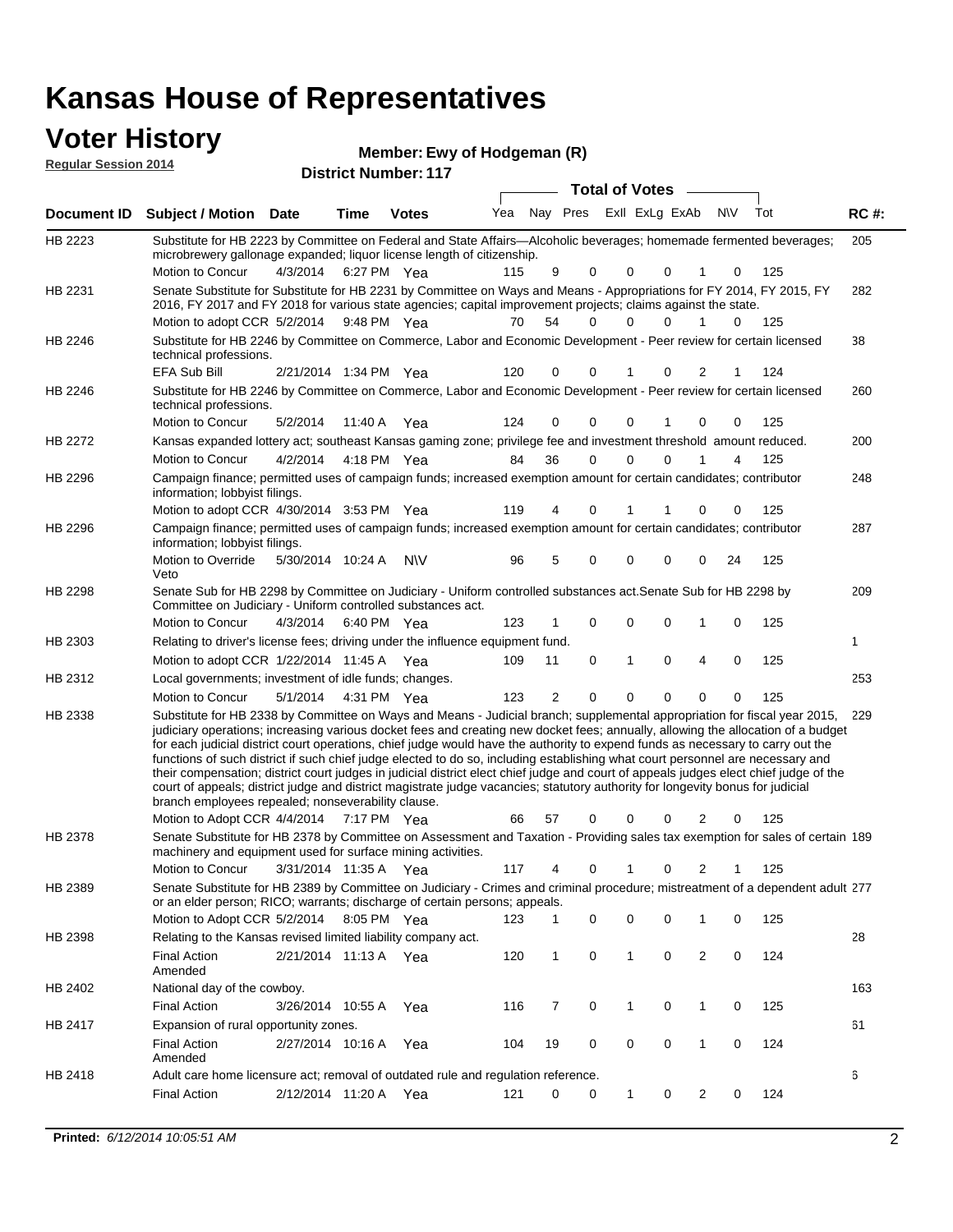### **Voter History**

**Regular Session 2014**

#### **Ewy of Hodgeman (R)**

|                    |                                                                                                                                                                                                                                                                                                                                                      |                       |             | <b>DISTRICT MAILIDEL.</b> 117 | <b>Total of Votes</b><br>$\sim$ |          |          |   |                |                |              |     |                |
|--------------------|------------------------------------------------------------------------------------------------------------------------------------------------------------------------------------------------------------------------------------------------------------------------------------------------------------------------------------------------------|-----------------------|-------------|-------------------------------|---------------------------------|----------|----------|---|----------------|----------------|--------------|-----|----------------|
| <b>Document ID</b> | <b>Subject / Motion</b>                                                                                                                                                                                                                                                                                                                              | Date                  | Time        | <b>Votes</b>                  | Yea                             |          | Nay Pres |   | Exll ExLg ExAb |                | <b>NV</b>    | Tot | <b>RC#:</b>    |
| HB 2418            | Kansas department for aging and disability services; adult care homes                                                                                                                                                                                                                                                                                |                       |             |                               |                                 |          |          |   |                |                |              |     | 221            |
|                    | Motion to Concur                                                                                                                                                                                                                                                                                                                                     | 4/4/2014              | 11:49 A     | Yea                           | 122                             | 0        | 0        | 1 | 1              | 1              | 0            | 125 |                |
| HB 2419            | City annexation; fire district territory; detachment.                                                                                                                                                                                                                                                                                                |                       |             |                               |                                 |          |          |   |                |                |              |     | 120            |
|                    | <b>Final Action</b>                                                                                                                                                                                                                                                                                                                                  | 3/17/2014 11:19 A Yea |             |                               | 122                             | 0        | 0        | 0 | 0              | 2              | $\mathbf{1}$ | 125 |                |
| HB 2419            | City annexation; fire district territory; detachment.                                                                                                                                                                                                                                                                                                |                       |             |                               |                                 |          |          |   |                |                |              |     | 196            |
|                    | Motion to Concur                                                                                                                                                                                                                                                                                                                                     | 4/2/2014              | 10:32 A Yea |                               | 122                             | 0        | 0        | 0 | 0              | 2              | $\mathbf{1}$ | 125 |                |
| HB 2420            | School crossing guards.                                                                                                                                                                                                                                                                                                                              |                       |             |                               |                                 |          |          |   |                |                |              |     | 5              |
|                    | <b>Final Action</b><br>Amended                                                                                                                                                                                                                                                                                                                       | 2/10/2014 11:12 A     |             | Yea                           | 118                             | 0        | 0        | 3 | 1              | $\overline{2}$ | 0            | 124 |                |
| HB 2420            | School crossing guards.                                                                                                                                                                                                                                                                                                                              |                       |             |                               |                                 |          |          |   |                |                |              |     | 197            |
|                    | Motion to Concur                                                                                                                                                                                                                                                                                                                                     | 4/2/2014              | 10:34 A     | Yea                           | 123                             | 0        | 0        | 0 | 0              | 2              | 0            | 125 |                |
| HB 2422            | Defining watercraft for purposes of taxation.                                                                                                                                                                                                                                                                                                        |                       |             |                               |                                 |          |          |   |                |                |              |     | 14             |
|                    | <b>Final Action</b><br>Amended                                                                                                                                                                                                                                                                                                                       | 2/14/2014 11:13 A     |             | Yea                           | 118                             | 0        | 0        | 2 | $\mathbf 0$    | 4              | 0            | 124 |                |
| HB 2424            | Robert G. (Bob) Bethell interchange.                                                                                                                                                                                                                                                                                                                 |                       |             |                               |                                 |          |          |   |                |                |              |     | 85             |
|                    | <b>EFA Sub Bill</b>                                                                                                                                                                                                                                                                                                                                  | 2/27/2014 4:03 PM Yea |             |                               | 119                             | 4        | 0        | 0 | $\mathbf 0$    | 1              | 0            | 124 |                |
| HB 2424            | Substitute for HB 2424 by Committee on Transportation - Designating the Robert G. (Bob) Bethell interchange; the SGT David 190<br>Enzbrenner memorial highway; t the Pack S Clair highway; the ancient Indian traders trail; the Harper county veterans<br>memorial highway; the Bonnie Huy memorial highway; the Bonnie Sharp memorial interchange. |                       |             |                               |                                 |          |          |   |                |                |              |     |                |
|                    | Motion to Concur                                                                                                                                                                                                                                                                                                                                     | 3/31/2014 11:37 A Yea |             |                               | 117                             | 3        | $\Omega$ | 1 | 0              | 2              | 2            | 125 |                |
| HB 2429            | Making the water conservation program part of and supplemental to the Kansas water appropriation act.                                                                                                                                                                                                                                                |                       |             |                               |                                 |          |          |   |                |                |              |     | $\overline{7}$ |
|                    | <b>Final Action</b><br>Amended                                                                                                                                                                                                                                                                                                                       | 2/12/2014 11:22 A Yea |             |                               | 121                             | $\Omega$ | 0        | 1 | $\Omega$       | 2              | 0            | 124 |                |
| HB 2430            | Promoting employment across Kansas act; benefits.                                                                                                                                                                                                                                                                                                    |                       |             |                               |                                 |          |          |   |                |                |              |     | 90             |
|                    | <b>EFA Sub Bill</b>                                                                                                                                                                                                                                                                                                                                  | 2/27/2014 4:08 PM Yea |             |                               | 110                             | 13       | 0        | 0 | 0              | 1              | 0            | 124 |                |
| HB 2430            | Substitute for HB 2430 by Committee on Commerce, Labor and Economic Development - Promoting employment across<br>Kansas act; benefits.                                                                                                                                                                                                               |                       |             |                               |                                 |          |          |   |                |                |              |     | 278            |
|                    | Motion to adopt CCR 5/2/2014                                                                                                                                                                                                                                                                                                                         |                       | 8:09 PM Yea |                               | 114                             | 10       | 0        | 0 | 0              | 1              | 0            | 125 |                |
| HB 2433            | Relating to the Kansas uniform securities act.                                                                                                                                                                                                                                                                                                       |                       |             |                               |                                 |          |          |   |                |                |              |     | 62             |
|                    | <b>Final Action</b><br>Amended                                                                                                                                                                                                                                                                                                                       | 2/27/2014 10:17 A Yea |             |                               | 123                             | 0        | 0        | 0 | $\mathbf 0$    | 1              | 0            | 124 |                |
| HB 2433            | Relating to the Kansas uniform securities act.                                                                                                                                                                                                                                                                                                       |                       |             |                               |                                 |          |          |   |                |                |              |     | 243            |
|                    | Motion to adopt CCR 4/30/2014 3:27 PM Yea                                                                                                                                                                                                                                                                                                            |                       |             |                               | 123                             | $\Omega$ | 0        | 1 | 1              | 0              | 0            | 125 |                |
| HB 2436            | Substitute for HB 2436 by Committee on Vision 2020 - Boards of cosmetology and barbering; agreements on inspectors of<br>dual-licensed facilities.                                                                                                                                                                                                   |                       |             |                               |                                 |          |          |   |                |                |              |     | 19             |
|                    | Final Action Sub Bill 2/19/2014 11:32 A                                                                                                                                                                                                                                                                                                              |                       |             | Yea                           | 122                             | 0        | 0        | 0 | 0              | 2              | 0            | 124 |                |
| HB 2436            | Substitute for HB 2436 by Committee on Vision 2020 - Boards of cosmetology and barbering; agreements on inspectors of<br>dual-licensed facilities.                                                                                                                                                                                                   |                       |             |                               |                                 |          |          |   |                |                |              |     | 206            |
|                    | Motion to Concur                                                                                                                                                                                                                                                                                                                                     | 4/3/2014              | 6:30 PM Yea |                               | 117                             | 7        | 0        | 0 | 0              | $\mathbf{1}$   | 0            | 125 |                |
| HB 2440            | Emerging industry investment act; treatment of certain bioscience companies.                                                                                                                                                                                                                                                                         |                       |             |                               |                                 |          |          |   |                |                |              |     | 39             |
|                    | <b>Emergency Final</b><br>Action                                                                                                                                                                                                                                                                                                                     | 2/21/2014 1:36 PM Yea |             |                               | 116                             | 4        | 0        | 1 | 0              | 2              | $\mathbf{1}$ | 124 |                |
| HB 2442            | Escalating penalties for repeat felony evade and elude cases.                                                                                                                                                                                                                                                                                        |                       |             |                               |                                 |          |          |   |                |                |              |     | 107            |
|                    | EFA Sub Bill                                                                                                                                                                                                                                                                                                                                         | 2/27/2014 4:32 PM Yea |             |                               | 111                             | 12       | 0        | 0 | 0              | $\mathbf{1}$   | 0            | 124 |                |
| HB 2444            | Spendthrift trusts.                                                                                                                                                                                                                                                                                                                                  |                       |             |                               |                                 |          |          |   |                |                |              |     | 36             |
|                    | <b>Emergency Final</b><br><b>Action Amend</b>                                                                                                                                                                                                                                                                                                        | 2/21/2014 1:32 PM Yea |             |                               | 120                             | 0        | 0        | 1 | 0              | $\overline{2}$ | $\mathbf{1}$ | 124 |                |
| HB 2444            | Spendthrift trusts.                                                                                                                                                                                                                                                                                                                                  |                       |             |                               |                                 |          |          |   |                |                |              |     | 198            |
|                    | Motion to Concur                                                                                                                                                                                                                                                                                                                                     | 4/2/2014              | 10:37 A Yea |                               | 123                             | 0        | 0        | 0 | 0              | $\overline{2}$ | 0            | 125 |                |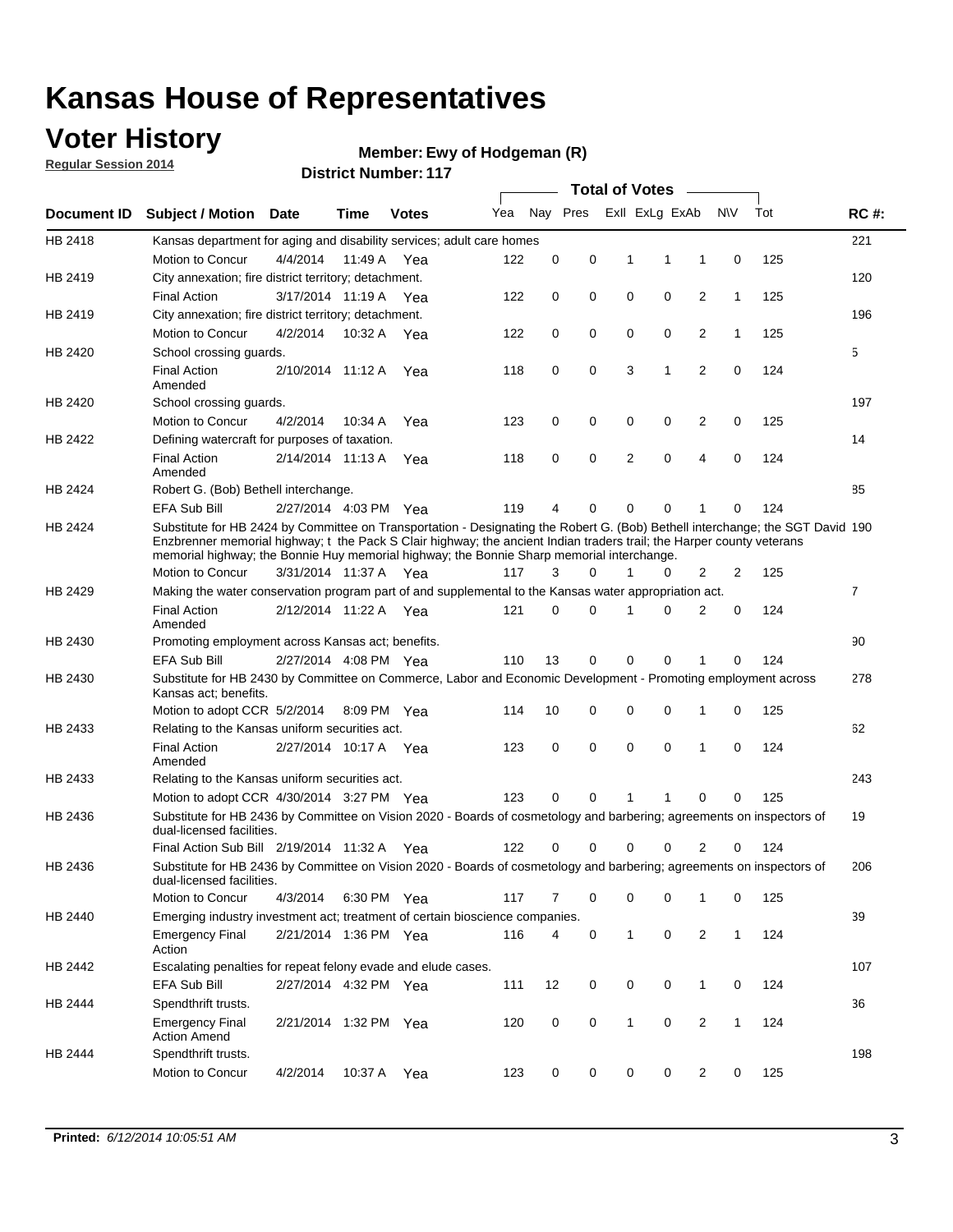#### **Voter History Regular Session 2014**

**Ewy of Hodgeman (R)**

|                    | <b>Total of Votes</b>                                                                                                                                                                                                                                                                                                           |                       |             |              |     |                |             |  |                |             |   |           |     |             |
|--------------------|---------------------------------------------------------------------------------------------------------------------------------------------------------------------------------------------------------------------------------------------------------------------------------------------------------------------------------|-----------------------|-------------|--------------|-----|----------------|-------------|--|----------------|-------------|---|-----------|-----|-------------|
| <b>Document ID</b> | <b>Subject / Motion Date</b>                                                                                                                                                                                                                                                                                                    |                       | Time        | <b>Votes</b> | Yea |                | Nay Pres    |  | Exll ExLg ExAb |             |   | <b>NV</b> | Tot | <b>RC#:</b> |
| HB 2445            | Allowing for criminal discovery materials to be provided to defendant or defendant's counsel.                                                                                                                                                                                                                                   |                       |             |              |     |                |             |  |                |             |   |           |     | 63          |
|                    | <b>Final Action</b><br>Amended                                                                                                                                                                                                                                                                                                  | 2/27/2014 10:19 A     |             | Yea          | 123 | $\mathbf 0$    | $\mathbf 0$ |  | 0              | $\mathbf 0$ | 1 | 0         | 124 |             |
| HB 2446            | District courts; court trustee operations fund. judicial process; concerning sentencing dispositions, probation and postrelease<br>supervision; concerning expungement of driving under the influence and criminal refusal convictions; concerning trials,<br>conduct of jury after case is submitted.                          |                       |             |              |     |                |             |  |                |             |   |           |     | 8           |
|                    | <b>Final Action</b>                                                                                                                                                                                                                                                                                                             | 2/12/2014 11:23 A     |             | Yea          | 121 | 0              | 0           |  | 1              | 0           | 2 | 0         | 124 |             |
| HB 2446            | Senate Substitute for HB 2446 by Committee on Judiciary - Courts; allocating moneys from driver's license fees to judicial<br>branch nonjudicial salary adjustment fund; allowing chief justice to authorize expenditures from court trustee operations fund in<br>certain judicial districts; time limits for court decisions. |                       |             |              |     |                |             |  |                |             |   |           |     | 239         |
|                    | Motion to adopt CCR 4/30/2014 3:01 PM Yea                                                                                                                                                                                                                                                                                       |                       |             |              | 121 | 2              | 0           |  | 1              |             | 0 | 0         | 125 |             |
| <b>HB 2447</b>     | Real property; trespass and liability.                                                                                                                                                                                                                                                                                          |                       |             |              |     |                |             |  |                |             |   |           |     | 29          |
|                    | <b>Final Action</b><br>Amended                                                                                                                                                                                                                                                                                                  | 2/21/2014 11:14 A     |             | Yea          | 119 | 2              | $\mathbf 0$ |  | 1              | 0           | 2 | 0         | 124 |             |
| HB 2447            | Real property; trespass and liability.                                                                                                                                                                                                                                                                                          |                       |             |              |     |                |             |  |                |             |   |           |     | 202         |
|                    | Motion to Adopt CCR 4/3/2014                                                                                                                                                                                                                                                                                                    |                       | 6:10 PM Yea |              | 122 | 2              | 0           |  | $\mathbf 0$    | 0           | 1 | 0         | 125 |             |
| HB 2448            | Interference with judicial process.                                                                                                                                                                                                                                                                                             |                       |             |              |     |                |             |  |                |             |   |           |     | 30          |
|                    | <b>Final Action</b>                                                                                                                                                                                                                                                                                                             | 2/21/2014 11:16 A     |             | Yea          | 121 | 0              | 0           |  | 1              | 0           | 2 | 0         | 124 |             |
| HB 2448            | Senate Substitute for HB 2448 by Committee on Judiciary - Updating provisions relating to the Kansas bureau of<br>investigation's DNA database; amending the crime of interference with                                                                                                                                         |                       |             |              |     |                |             |  |                |             |   |           |     | 240         |
|                    | Motion to adopt CCR 4/30/2014 3:10 PM Yea                                                                                                                                                                                                                                                                                       |                       |             |              | 116 | $\overline{7}$ | $\mathbf 0$ |  | 1              | 1           | 0 | 0         | 125 |             |
| HB 2451            | Electric utilities; creating the electric highway fee.                                                                                                                                                                                                                                                                          |                       |             |              |     |                |             |  |                |             |   |           |     | 96          |
|                    | <b>EFA Sub Bill</b>                                                                                                                                                                                                                                                                                                             | 2/27/2014 4:18 PM Yea |             |              | 64  | 59             | $\mathbf 0$ |  | 0              | 0           |   | 0         | 124 |             |
| HB 2451            | Substitute for HB 2451 by Committee on Transportation - Increasing registration fees for electric vehicles.                                                                                                                                                                                                                     |                       |             |              |     |                |             |  |                |             |   |           |     | 207         |
|                    | <b>Motion to Concur</b>                                                                                                                                                                                                                                                                                                         | 4/3/2014              | 6:34 PM Yea |              | 94  | 30             | 0           |  | 0              | 0           |   | 0         | 125 |             |
| HB 2452            | Substitute for HB 2452 by Committee on Transportation - Distinctive license plates; donate life, disabled veterans, rotary<br>international, Kansas horse council.                                                                                                                                                              |                       |             |              |     |                |             |  |                |             |   |           |     | 41          |
|                    | EFA Sub Bill                                                                                                                                                                                                                                                                                                                    | 2/21/2014 1:39 PM Yea |             |              | 120 | 0              | 0           |  | 1              | 0           | 2 |           | 124 |             |
| HB 2452            | Substitute for HB 2452 by Committee on Transportation - Distinctive license plates; donate life, disabled veterans, rotary<br>international, Kansas horse council, motorcycles.                                                                                                                                                 |                       |             |              |     |                |             |  |                |             |   |           |     | 208         |
|                    | Motion to Concur                                                                                                                                                                                                                                                                                                                | 4/3/2014              | 6:37 PM Yea |              | 123 | 1              | 0           |  | 0              | 0           | 1 | 0         | 125 |             |
| HB 2453            | Protecting religious freedom regarding marriage.                                                                                                                                                                                                                                                                                |                       |             |              |     |                |             |  |                |             |   |           |     | 9           |
|                    | <b>Final Action</b><br>Amended                                                                                                                                                                                                                                                                                                  | 2/12/2014 11:28 A Yea |             |              | 72  | 49             | 0           |  | 1              | 0           | 2 | 0         | 124 |             |
| <b>HB 2455</b>     | Property tax exemption for certain utility systems located on military installation.                                                                                                                                                                                                                                            |                       |             |              |     |                |             |  |                |             |   |           |     | 108         |
|                    | <b>Emergency Final</b><br><b>Action Amend</b>                                                                                                                                                                                                                                                                                   | 3/6/2014              | 11:23 A Yea |              | 119 | 1              | $\mathbf 0$ |  | 2              | 1           | 2 | 0         | 125 |             |
| HB 2456            | Property taxation; defining commercial and industrial machinery and equipment; motor vehicles, members of military service<br>and active guard and reservists.                                                                                                                                                                  |                       |             |              |     |                |             |  |                |             |   |           |     | 49          |
|                    | <b>Final Action</b><br>Amended                                                                                                                                                                                                                                                                                                  | 2/26/2014 11:32 A Yea |             |              | 100 | 23             | 0           |  | 0              | 0           | 1 | 0         | 124 |             |
| HB 2463            | Creating civil liability for acts of terrorism; forfeiture of property related to violations of certain criminal acts.                                                                                                                                                                                                          |                       |             |              |     |                |             |  |                |             |   |           |     | 50          |
|                    | <b>Final Action</b><br>Amended                                                                                                                                                                                                                                                                                                  | 2/26/2014 11:33 A Yea |             |              | 123 | 0              | 0           |  | 0              | 0           | 1 | 0         | 124 |             |
| HB 2463            | Creating civil liability for acts of terrorism; forfeiture of property related to violations of certain criminal acts.                                                                                                                                                                                                          |                       |             |              |     |                |             |  |                |             |   |           |     | 194         |
|                    | Motion to Concur                                                                                                                                                                                                                                                                                                                | 4/1/2014              | 10:46 A Yea |              | 123 | 0              | 0           |  | 1              | 0           | 1 | 0         | 125 |             |
| HB 2464            | Allowing banks, trust companies and savings and loans to claim the expensing deduction for privilege tax filers under the<br>Kansas income tax act.                                                                                                                                                                             |                       |             |              |     |                |             |  |                |             |   |           |     | 15          |
|                    | <b>Final Action</b><br>Amended                                                                                                                                                                                                                                                                                                  | 2/14/2014 11:14 A Yea |             |              | 118 | 0              | 0           |  | 2              | 0           | 4 | 0         | 124 |             |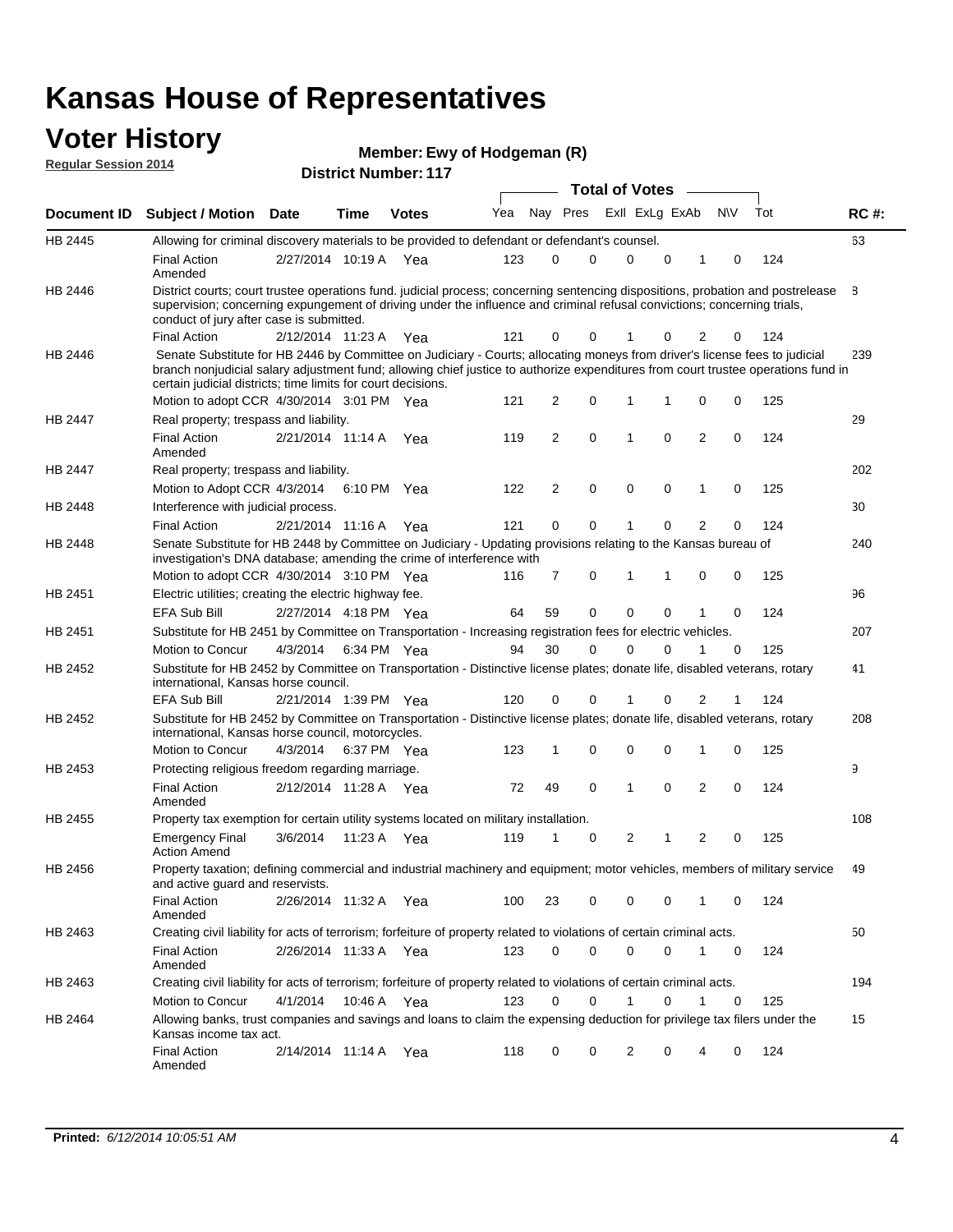## **Voter History**

**Regular Session 2014**

#### **Ewy of Hodgeman (R)**

|                    |                                                                                                                                                                             |                       |             |              |     |                | <b>Total of Votes</b> |              |                         |                |             |     |             |
|--------------------|-----------------------------------------------------------------------------------------------------------------------------------------------------------------------------|-----------------------|-------------|--------------|-----|----------------|-----------------------|--------------|-------------------------|----------------|-------------|-----|-------------|
| <b>Document ID</b> | <b>Subject / Motion Date</b>                                                                                                                                                |                       | Time        | <b>Votes</b> | Yea |                |                       |              | Nay Pres ExII ExLg ExAb |                | N\V         | Tot | <b>RC#:</b> |
| HB 2466            | Relating to administrative procedure; judicial review.                                                                                                                      |                       |             |              |     |                |                       |              |                         |                |             |     | 37          |
|                    | <b>Emergency Final</b><br><b>Action Amend</b>                                                                                                                               | 2/21/2014 1:33 PM Yea |             |              | 118 | 2              | 0                     | 1            | $\mathbf 0$             | 2              | 1           | 124 |             |
| <b>HB 2470</b>     | Purchasing authority for certain insurance by the state board of regents for state educational institutions.                                                                |                       |             |              |     |                |                       |              |                         |                |             |     | 16          |
|                    | <b>Final Action</b>                                                                                                                                                         | 2/17/2014 11:20 A Yea |             |              | 120 | 0              | 0                     | 3            | 0                       | 1              | 0           | 124 |             |
| HB 2475            | Personal financial literacy program as a requirement for high school graduation.                                                                                            |                       |             |              |     |                |                       |              |                         |                |             |     | 126         |
|                    | <b>Final Action</b><br>Amended                                                                                                                                              | 3/19/2014 11:22 A Yea |             |              | 110 | 12             | 0                     | 0            | 1                       | 2              | 0           | 125 |             |
| HB 2478            | Venue for crimes committed with an electronic device.                                                                                                                       |                       |             |              |     |                |                       |              |                         |                |             |     | 51          |
|                    | <b>Final Action</b>                                                                                                                                                         | 2/26/2014 11:34 A     |             | Yea          | 123 | 0              | 0                     | $\Omega$     | $\mathbf 0$             | 1              | $\mathbf 0$ | 124 |             |
| HB 2479            | Removing 2015 sunset provision from law requiring ignition interlock device after first test failure or alcohol or drug-related<br>conviction.                              |                       |             |              |     |                |                       |              |                         |                |             |     | 115         |
|                    | <b>Final Action</b><br>Amended                                                                                                                                              | 3/14/2014 11:14 A     |             | Yea          | 117 | 0              | 0                     | 2            | 1                       | 4              | 1           | 125 |             |
| HB 2479            | Removing 2015 sunset provision from law requiring ignition interlock device after first test failure or alcohol or drug-related<br>conviction.                              |                       |             |              |     |                |                       |              |                         |                |             |     | 210         |
|                    | Motion to Concur                                                                                                                                                            | 4/3/2014              |             | 6:47 PM Yea  | 122 | $\overline{2}$ | 0                     | $\mathbf 0$  | 0                       | 1              | 0           | 125 |             |
| HB 2480            | Repealing the review of TeleKansas I.                                                                                                                                       |                       |             |              |     |                |                       |              |                         |                |             |     | 64          |
|                    | <b>Final Action</b><br>Amended                                                                                                                                              | 2/27/2014 10:20 A Yea |             |              | 123 | 0              | 0                     | $\mathbf 0$  | $\mathbf 0$             | 1              | 0           | 124 |             |
| HB 2480            | Repealing the review of TeleKansas I.                                                                                                                                       |                       |             |              |     |                |                       |              |                         |                |             |     | 250         |
|                    | Motion to Concur                                                                                                                                                            | 5/1/2014              |             | 1:54 PM Yea  | 123 | 1              | 0                     | 0            | 0                       | 0              | 1           | 125 |             |
| HB 2482            | Authority of state corporation commission to intervene in court proceedings.                                                                                                |                       |             |              |     |                |                       |              |                         |                |             |     | 65          |
|                    | <b>Final Action</b><br>Amended                                                                                                                                              | 2/27/2014 10:21 A     |             | Yea          | 121 | 2              | 0                     | 0            | $\mathbf 0$             | 1              | 0           | 124 |             |
| HB 2482            | Senate Substitute for HB 2482 by Committee on Utilities - Creating the energy efficiency investment act.                                                                    |                       |             |              |     |                |                       |              |                         |                |             |     | 211         |
|                    | Motion to Concur                                                                                                                                                            | 4/3/2014 7:02 PM Yea  |             |              | 99  | 25             | $\Omega$              | 0            | $\mathbf 0$             | 1              | 0           | 125 |             |
| HB 2487            | Construction of electric transmission lines and certificates of public convenience and necessity.                                                                           |                       |             |              |     |                |                       |              |                         |                |             |     | 66          |
|                    | <b>Final Action</b><br>Amended                                                                                                                                              | 2/27/2014 10:22 A     |             | Yea          | 113 | 10             | 0                     | 0            | 0                       | 1              | 0           | 124 |             |
| HB 2487            | Relating to the powers and duties of the state corporation commission; construction of electric transmission lines and<br>certificates of public convenience and necessity. |                       |             |              |     |                |                       |              |                         |                |             |     | 254         |
|                    | Sub motion to concur 5/1/2014                                                                                                                                               |                       | 4:36 PM Yea |              | 117 | 8              | 0                     | 0            | $\mathbf 0$             | $\mathbf 0$    | 0           | 125 |             |
| HB 2488            | Kansas electric transmission authority and the purpose and composition of the authority.                                                                                    |                       |             |              |     |                |                       |              |                         |                |             |     | 10          |
|                    | <b>Final Action</b><br>Amended                                                                                                                                              | 2/12/2014 11:30 A Yea |             |              | 108 | 13             | 0                     | 1            | 0                       | 2              | 0           | 124 |             |
| <b>HB 2488</b>     | Kansas electric transmission authority and the purpose and composition of the authority.                                                                                    |                       |             |              |     |                |                       |              |                         |                |             |     | 158         |
|                    | Motion to Concur                                                                                                                                                            | 3/25/2014 10:43 A     |             | Yea          | 107 | 15             | 0                     | 1            | 0                       | 2              | 0           | 125 |             |
| HB 2489            | Legislative review of exceptions to disclosure of public records.                                                                                                           |                       |             |              |     |                |                       |              |                         |                |             |     | 67          |
|                    | <b>Final Action</b><br>Amended                                                                                                                                              | 2/27/2014 10:23 A Yea |             |              | 122 | $\mathbf{1}$   | 0                     | 0            | 0                       | 1              | 0           | 124 |             |
| HB 2490            | Criminal procedure; conduct of jury after case is submitted.                                                                                                                |                       |             |              |     |                |                       |              |                         |                |             |     | 31          |
|                    | <b>Final Action</b><br>Amended                                                                                                                                              | 2/21/2014 11:17 A Yea |             |              | 121 | 0              | 0                     | $\mathbf{1}$ | $\mathbf 0$             | $\overline{2}$ | $\mathbf 0$ | 124 |             |
| HB 2490            | Capital murder; attempt; murder in the first degree; sentencing.                                                                                                            |                       |             |              |     |                |                       |              |                         |                |             |     | 241         |
|                    | Motion to adopt CCR 4/30/2014 3:16 PM Yea                                                                                                                                   |                       |             |              | 123 | 0              | 0                     | $\mathbf{1}$ | 1                       | 0              | 0           | 125 |             |
| HB 2491            | Kansas tort claims act; attorney may appear in small claims action.                                                                                                         |                       |             |              |     |                |                       |              |                         |                |             |     | 20          |
|                    | <b>Final Action</b><br>Amended                                                                                                                                              | 2/19/2014 11:34 A Yea |             |              | 120 | $\overline{c}$ | 0                     | 0            | 0                       | $\overline{2}$ | 0           | 124 |             |
| HB 2491            | Kansas tort claims act; attorney may appear in small claims action.                                                                                                         |                       |             |              |     |                |                       |              |                         |                |             |     | 199         |
|                    | Motion to Concur                                                                                                                                                            | 4/2/2014              | 10:40 A     | Yea          | 121 | $\overline{2}$ | 0                     | 0            | 0                       | $\overline{2}$ | 0           | 125 |             |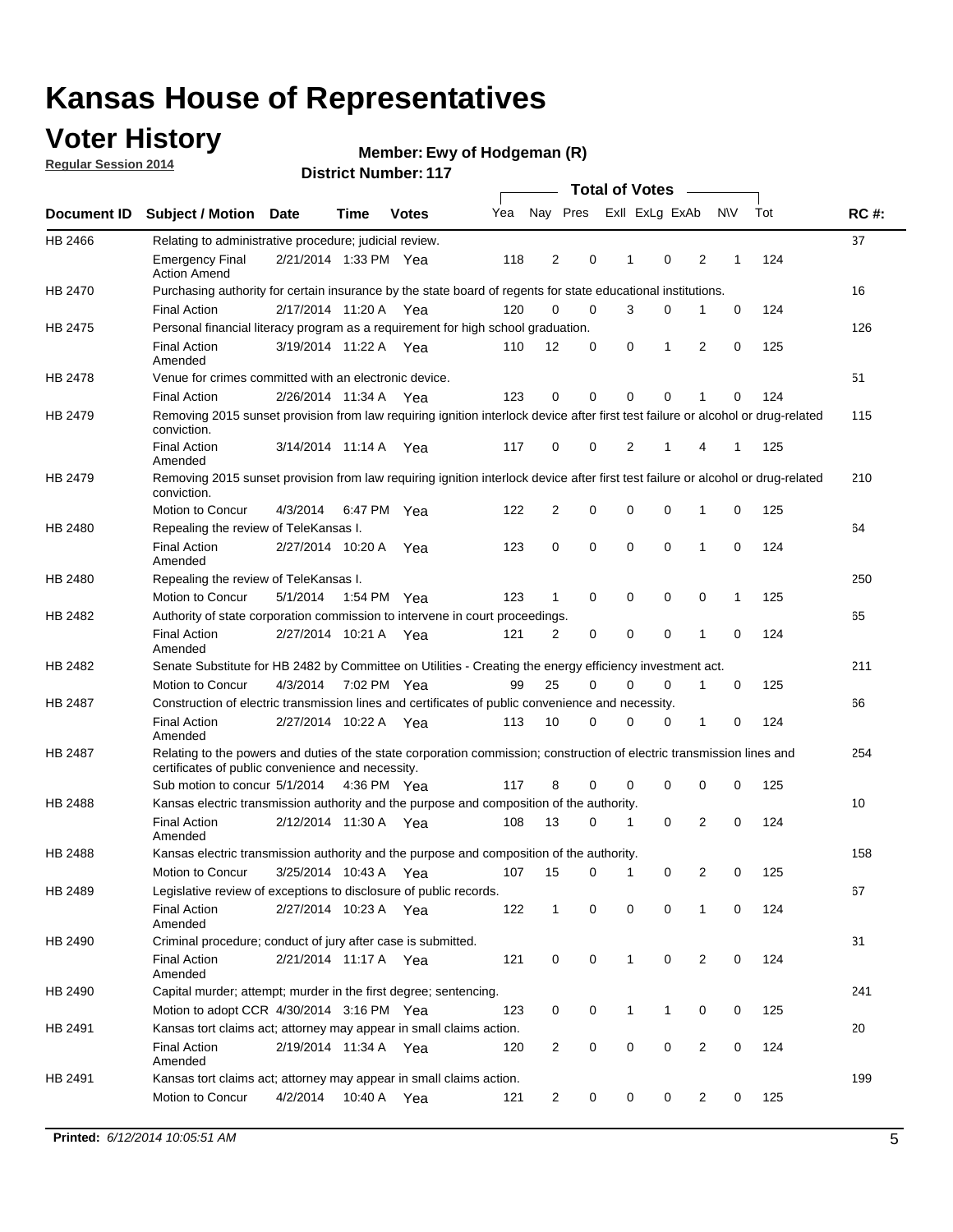### **Voter History**

**Regular Session 2014**

#### **Ewy of Hodgeman (R)**

|             |                                                                                                                                                                                                                                                        |                       |             | DISTICL NUTTING THE |     |          |          |   | <b>Total of Votes</b>       |                |              |     |              |
|-------------|--------------------------------------------------------------------------------------------------------------------------------------------------------------------------------------------------------------------------------------------------------|-----------------------|-------------|---------------------|-----|----------|----------|---|-----------------------------|----------------|--------------|-----|--------------|
| Document ID | <b>Subject / Motion Date</b>                                                                                                                                                                                                                           |                       | <b>Time</b> | <b>Votes</b>        | Yea | Nay Pres |          |   | Exll ExLg ExAb              |                | N\V          | Tot | <b>RC#:</b>  |
| HB 2493     | Relating to surety regulation, appearance bonds and unlawful sexual relations.                                                                                                                                                                         |                       |             |                     |     |          |          |   |                             |                |              |     | 23           |
|             | <b>Final Action</b><br>Amended                                                                                                                                                                                                                         | 2/20/2014 11:14 A Yea |             |                     | 113 | 10       | 0        |   | 0<br>$\mathbf 0$            | $\mathbf 0$    | $\mathbf 1$  | 124 |              |
| HB 2495     | Concerning sentencing dispositions, probation and postrelease supervision.                                                                                                                                                                             |                       |             |                     |     |          |          |   |                             |                |              |     | 24           |
|             | <b>Final Action</b><br>Amended                                                                                                                                                                                                                         | 2/20/2014 11:17 A     |             | Yea                 | 122 | 1        | 0        |   | 0<br>0                      | $\mathbf 0$    | 1            | 124 |              |
| HB 2501     | Human trafficking and related crimes; penalties for buying sexual relations; records and reporting by courts; staff secure facility 25<br>requirements.                                                                                                |                       |             |                     |     |          |          |   |                             |                |              |     |              |
|             | <b>Final Action</b><br>Amended                                                                                                                                                                                                                         | 2/20/2014 11:18 A Yea |             |                     | 123 | 0        | 0        |   | 0<br>0                      | $\mathbf 0$    | 1            | 124 |              |
| HB 2502     | Allowing victim notification on status change of person confined.                                                                                                                                                                                      |                       |             |                     |     |          |          |   |                             |                |              |     | 26           |
|             | <b>Final Action</b>                                                                                                                                                                                                                                    | 2/20/2014 11:20 A Yea |             |                     | 123 | 0        | 0        |   | 0<br>0                      | $\mathbf 0$    |              | 124 |              |
| HB 2503     | Substitute for HB 2503 by Committee on Federal and State Affairs -- Carrying of concealed handguns by law enforcement<br>officers.                                                                                                                     |                       |             |                     |     |          |          |   |                             |                |              |     | 230          |
|             | Final Action Sub Bill 4/5/2014                                                                                                                                                                                                                         |                       | 10:22A      | Yea                 | 119 | 1        | 0        |   | 0<br>0                      |                |              | 125 |              |
| HB 2504     | Repealing outdated provisions relating to the purchase of certain real estate by the department of corrections.                                                                                                                                        |                       |             |                     |     |          |          |   |                             |                |              |     | 18           |
|             | <b>Final Action</b>                                                                                                                                                                                                                                    | 2/19/2014 11:31 A     |             | Yea                 | 122 | $\Omega$ | 0        |   | 0<br>0                      | 2              | 0            | 124 |              |
| HB 2506     | Repealing K.S.A. 72-60b03, the effective date of the midwestern higher education compact act.                                                                                                                                                          |                       |             |                     |     |          |          |   |                             |                |              |     | 52           |
|             | <b>Final Action</b>                                                                                                                                                                                                                                    | 2/26/2014 11:35 A Yea |             |                     | 122 | 1        | 0        |   | 0<br>0                      | 1              | 0            | 124 |              |
| HB 2506     | Senate Substitute for HB 2506 by Committee on Ways and Means - Education; appropriations for FY 2014 and FY 2015 for<br>various state agencies; amendments concerning postsecondary education; amendments to provisions relating to school<br>finance. |                       |             |                     |     |          |          |   |                             |                |              |     | 238          |
|             | Motion to Adopt CCR 4/6/2014                                                                                                                                                                                                                           |                       | 9:45 PM     | Nav                 | 63  | 57       | 0        |   | 0<br>0                      | 4              | $\mathbf 1$  | 125 |              |
| HB 2509     | Emergency medical services amendments.                                                                                                                                                                                                                 |                       |             |                     |     |          |          |   |                             |                |              |     | 101          |
|             | <b>Emergency Final</b><br><b>Action Amend</b>                                                                                                                                                                                                          | 2/27/2014 4:24 PM Yea |             |                     | 123 | 0        | $\Omega$ |   | $\mathbf 0$<br>$\mathbf{0}$ | 1              | $\Omega$     | 124 |              |
| HB 2510     | Pharmacists and pharmacies; pharmacy technicians; registration and grounds for denial of registration.                                                                                                                                                 |                       |             |                     |     |          |          |   |                             |                |              |     | 84           |
|             | <b>Emergency Final</b><br>Action                                                                                                                                                                                                                       | 2/27/2014 4:01 PM Nay |             |                     | 71  | 52       | 0        |   | 0<br>0                      | 1              | 0            | 124 |              |
| HB 2511     | Liability for property tax on personal property; sale or abandonment of personal property.                                                                                                                                                             |                       |             |                     |     |          |          |   |                             |                |              |     | 27           |
|             | <b>Final Action</b>                                                                                                                                                                                                                                    | 2/20/2014 11:21 A     |             | Yea                 | 123 | 0        | 0        |   | 0<br>0                      | 1              | 0            | 124 |              |
| HB 2514     | Exemption for Federal Home Loan Bank in certain insolvency proceedings involving insurance companies.                                                                                                                                                  |                       |             |                     |     |          |          |   |                             |                |              |     | $\mathbf{2}$ |
|             | <b>Final Action</b>                                                                                                                                                                                                                                    | 2/10/2014 11:08 A     |             | Yea                 | 118 | 0        | $\Omega$ |   | 3<br>1                      | $\overline{2}$ | $\mathbf 0$  | 124 |              |
| HB 2515     | Insurance; confidentiality of work papers from analysis of analysis of financial regulation or market regulation of insurance<br>company or affiliates.                                                                                                |                       |             |                     |     |          |          |   |                             |                |              |     | 82           |
|             | <b>Emergency Final</b><br>Action                                                                                                                                                                                                                       | 2/27/2014 3:58 PM Yea |             |                     | 123 | 0        | 0        |   | 0<br>0                      | -1             | $\Omega$     | 124 |              |
| HB 2515     | Updating statutory references and making corresponding changes due to Executive Reorganization Order No. 41.                                                                                                                                           |                       |             |                     |     |          |          |   |                             |                |              |     | 269          |
|             | Motion to Adopt CCR 5/2/2014 3:31 PM Yea                                                                                                                                                                                                               |                       |             |                     | 118 | 4        | 0        |   | 0<br>1                      | 1              | 1            | 125 |              |
| HB 2516     | Amendments relating to health care provider liability insurance and to companies organized to provide such insurance.                                                                                                                                  |                       |             |                     |     |          |          |   |                             |                |              |     | 3            |
|             | <b>Final Action</b><br>Amended                                                                                                                                                                                                                         | 2/10/2014 11:10 A Yea |             |                     | 118 | 0        | 0        |   | 3<br>1                      | 2              | 0            | 124 |              |
| HB 2516     | Amendments relating to health care provider liability insurance and to companies organized to provide such insurance.                                                                                                                                  |                       |             |                     |     |          |          |   |                             |                |              |     | 191          |
|             | <b>Motion to Concur</b>                                                                                                                                                                                                                                | 3/31/2014 11:40 A Yea |             |                     | 121 | 0        | 0        | 1 | 0                           | 2              | $\mathbf 1$  | 125 |              |
| HB 2518     | Relating to ballot language statements.                                                                                                                                                                                                                |                       |             |                     |     |          |          |   |                             |                |              |     | 40           |
|             | <b>Emergency Final</b><br><b>Action Amend</b>                                                                                                                                                                                                          | 2/21/2014 1:37 PM Yea |             |                     | 116 | 4        | 0        |   | 1<br>0                      | 2              | $\mathbf{1}$ | 124 |              |
| HB 2525     | Kansas money transmitter act concerning change of controlling interest and notification.                                                                                                                                                               |                       |             |                     |     |          |          |   |                             |                |              |     | 32           |
|             | <b>Final Action</b>                                                                                                                                                                                                                                    | 2/21/2014 11:18 A Yea |             |                     | 105 | 16       | 0        |   | 1<br>0                      | 2              | 0            | 124 |              |
| HB 2525     | Kansas money transmitter act concerning change of controlling interest and notification.                                                                                                                                                               |                       |             |                     |     |          |          |   |                             |                |              |     | 252          |
|             | Motion to Concur                                                                                                                                                                                                                                       | 5/1/2014              | 1:59 PM Yea |                     | 112 | 13       | 0        |   | 0<br>0                      | 0              | 0            | 125 |              |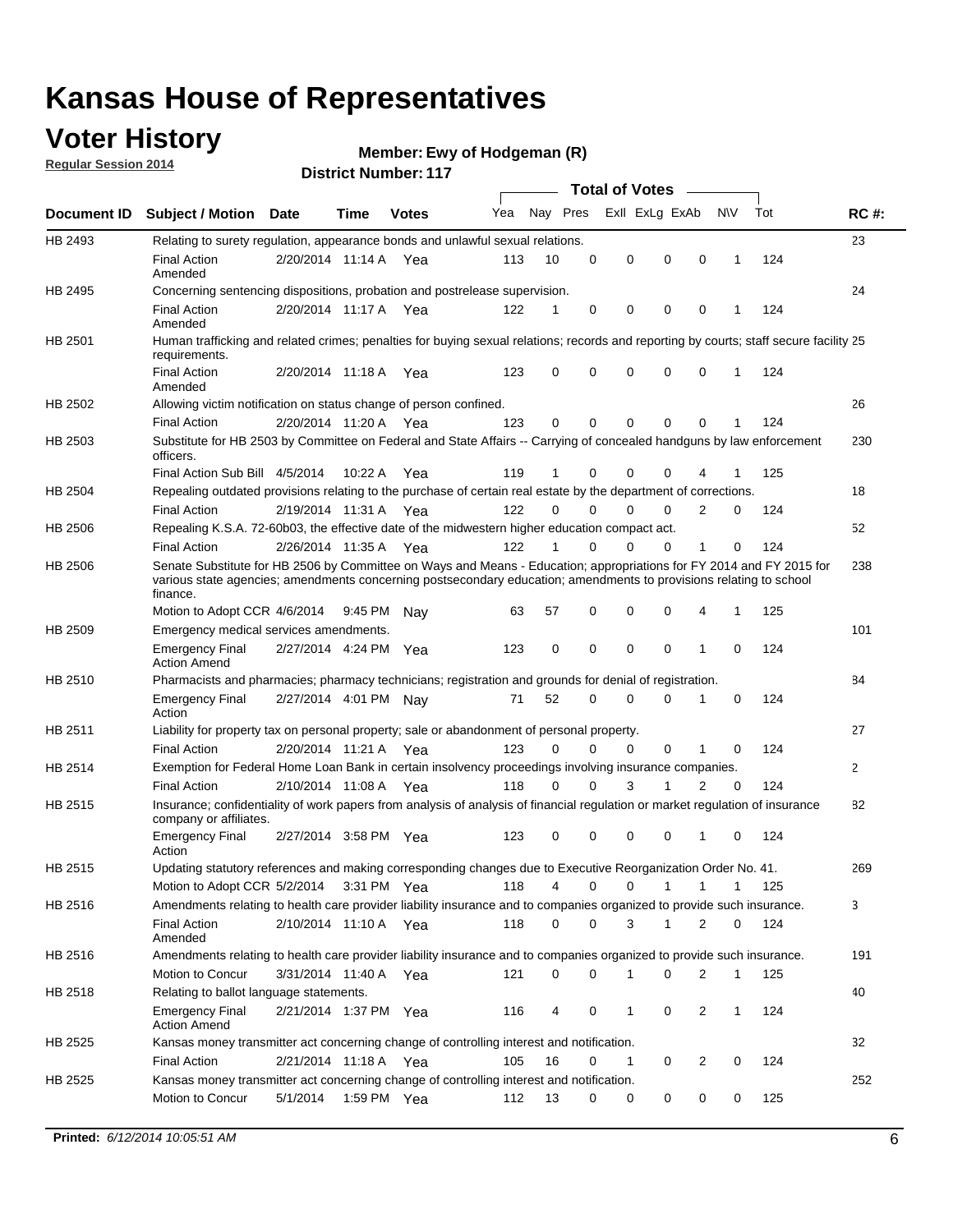#### **Voter History Regular Session 2014**

**Ewy of Hodgeman (R)**

|                    |                                                                                                                                                                                                                                                                                                                                           |                       |             | <b>DISTRICT NUMBER: 117</b> |     |    |          | Total of Votes – |             |                |              |     |     |             |
|--------------------|-------------------------------------------------------------------------------------------------------------------------------------------------------------------------------------------------------------------------------------------------------------------------------------------------------------------------------------------|-----------------------|-------------|-----------------------------|-----|----|----------|------------------|-------------|----------------|--------------|-----|-----|-------------|
| <b>Document ID</b> | <b>Subject / Motion Date</b>                                                                                                                                                                                                                                                                                                              |                       | Time        | <b>Votes</b>                | Yea |    | Nay Pres |                  |             | Exll ExLg ExAb |              | N\V | Tot | <b>RC#:</b> |
| HB 2533            | Changing interest credit amounts, member distributions upon termination or death and retirement annuities under the KPERS 42<br>Act of 2015.                                                                                                                                                                                              |                       |             |                             |     |    |          |                  |             |                |              |     |     |             |
|                    | <b>Emergency Final</b><br><b>Action Amend</b>                                                                                                                                                                                                                                                                                             | 2/21/2014 1:40 PM Yea |             |                             | 94  | 26 | 0        |                  | 1           | 0              | 2            | 1   | 124 |             |
| HB 2537            | Eliminating font size and type requirement for disclosure statements contained in insurance contracts and explanatory<br>materials printed in any language other than English.                                                                                                                                                            |                       |             |                             |     |    |          |                  |             |                |              |     |     | 81          |
|                    | <b>Emergency Final</b><br>Action                                                                                                                                                                                                                                                                                                          | 2/27/2014 3:56 PM Yea |             |                             | 119 | 4  | 0        |                  | $\mathbf 0$ | $\mathbf 0$    | 1            | 0   | 124 |             |
| HB 2537            | Insurance; eliminating font and type requirements for certain non-English insurance documents; confidentiality of certain<br>documents; continuation of health insurance for spouse and children of certain emergency personnel and employees of the<br>department of corrections; purchase of certain insurance by the state fair board. |                       |             |                             |     |    |          |                  |             |                |              |     |     | 249         |
|                    | Motion to adopt CCR 4/30/2014 3:58 PM Yea                                                                                                                                                                                                                                                                                                 |                       |             |                             | 122 | 0  | 0        |                  | $\mathbf 1$ | $\mathbf 1$    | 0            | 1   | 125 |             |
| HB 2538            | Giving landowner right of first refusal for antlers of deer illegally shot on landowner's property.                                                                                                                                                                                                                                       |                       |             |                             |     |    |          |                  |             |                |              |     |     | 102         |
|                    | <b>Emergency Final</b><br><b>Action Amend</b>                                                                                                                                                                                                                                                                                             | 2/27/2014 4:26 PM Yea |             |                             | 106 | 17 | 0        |                  | 0           | 0              | 1            | 0   | 124 |             |
| HB 2541            | Substitute for HB2541 by Committee on Local Government—plastic bottles and containers; labeling; solid waste landfill<br>restrictions.                                                                                                                                                                                                    |                       |             |                             |     |    |          |                  |             |                |              |     |     | 121         |
|                    | Final Action Sub Bill 3/17/2014 11:21 A Yea                                                                                                                                                                                                                                                                                               |                       |             |                             | 102 | 21 | 0        |                  | $\mathbf 0$ | 0              | 2            | 0   | 125 |             |
| HB 2542            | Property tax exemption for amateur-built aircraft.                                                                                                                                                                                                                                                                                        |                       |             |                             |     |    |          |                  |             |                |              |     |     | 112         |
|                    | <b>Final Action</b><br>Amended                                                                                                                                                                                                                                                                                                            | 3/13/2014 11:22 A Yea |             |                             | 116 | 4  | 0        |                  | 1           | 1              | 2            | 1   | 125 |             |
| <b>HB 2544</b>     | Authorizing postsecondary educational institutions to enter into the state authorization reciprocity agreement to provide<br>distance education.                                                                                                                                                                                          |                       |             |                             |     |    |          |                  |             |                |              |     |     | 17          |
|                    | <b>Final Action</b>                                                                                                                                                                                                                                                                                                                       | 2/17/2014 11:21 A Yea |             |                             | 120 | 0  | 0        |                  | 3           | $\mathbf 0$    | 1            | 0   | 124 |             |
| HB 2545            | Extending sunset date on certain agriculture fees from July 1, 2015, to July 1,                                                                                                                                                                                                                                                           |                       |             |                             |     |    |          | 2019.            |             |                |              |     |     | 68          |
|                    | <b>Final Action</b><br>Amended                                                                                                                                                                                                                                                                                                            | 2/27/2014 10:25 A Yea |             |                             | 99  | 24 | 0        |                  | $\mathbf 0$ | $\Omega$       | 1            | 0   | 124 |             |
| <b>HB 2547</b>     | Changing the map copy requirement in mining permit application.                                                                                                                                                                                                                                                                           |                       |             |                             |     |    |          |                  |             |                |              |     |     | 53          |
|                    | <b>Final Action</b>                                                                                                                                                                                                                                                                                                                       | 2/26/2014 11:36 A     |             | Yea                         | 123 | 0  | 0        |                  | 0           | 0              | $\mathbf{1}$ | 0   | 124 |             |
| HB 2548            | Creating the water program management fund and transferring the air quality fee fund.                                                                                                                                                                                                                                                     |                       |             |                             |     |    |          |                  |             |                |              |     |     | 46          |
|                    | <b>Emergency Final</b><br>Action                                                                                                                                                                                                                                                                                                          | 2/21/2014 1:46 PM Yea |             |                             | 119 | 1  | 0        |                  | 1           | 0              | 2            | 1   | 124 |             |
| HB 2549            | Allowing burial of hazardous waste on-site.                                                                                                                                                                                                                                                                                               |                       |             |                             |     |    |          |                  |             |                |              |     |     | 54          |
|                    | <b>Final Action</b>                                                                                                                                                                                                                                                                                                                       | 2/26/2014 11:38 A     |             | Yea                         | 123 | 0  | 0        |                  | 0           | $\mathbf 0$    | 1            | 0   | 124 |             |
| HB 2550            | Repeal of the atmospheric mercury deposition monitoring network.                                                                                                                                                                                                                                                                          |                       |             |                             |     |    |          |                  |             |                |              |     |     | 33          |
|                    | <b>Final Action</b>                                                                                                                                                                                                                                                                                                                       | 2/21/2014 11:20 A Yea |             |                             | 92  | 29 | 0        |                  | 1           | 0              | 2            | 0   | 124 |             |
| HB 2551            | Repealing regulation of PCB disposal facilities.                                                                                                                                                                                                                                                                                          |                       |             |                             |     |    |          |                  |             |                |              |     |     | 47          |
|                    | <b>Emergency Final</b><br><b>Action Amend</b>                                                                                                                                                                                                                                                                                             | 2/21/2014 1:47 PM Yea |             |                             | 100 | 20 | 0        |                  | 1           | 0              | 2            | 1   | 124 |             |
| HB 2551            | Repealing the regulation of PCB disposal facilities; making changes to the atmospheric mercury deposition monitoring network 271<br>and the disposal of plastic bottles, containers and solid waste.                                                                                                                                      |                       |             |                             |     |    |          |                  |             |                |              |     |     |             |
|                    | Motion to Adopt CCR 5/2/2014 3:45 PM Yea                                                                                                                                                                                                                                                                                                  |                       |             |                             | 105 | 17 | 0        |                  | 0           | 1              | 1            | 1   | 125 |             |
| HB 2552            | Managed care organizations, prompt payment.                                                                                                                                                                                                                                                                                               |                       |             |                             |     |    |          |                  |             |                |              |     |     | 69          |
|                    | <b>Final Action</b><br>Amended                                                                                                                                                                                                                                                                                                            | 2/27/2014 10:26 A Yea |             |                             | 123 | 0  | 0        |                  | 0           | 0              | 1            | 0   | 124 |             |
| HB 2552            | Kansas medical assistance program; managed care organizations; consent for expansion of certain medicaid services.                                                                                                                                                                                                                        |                       |             |                             |     |    |          |                  |             |                |              |     |     | 225         |
|                    | Motion to Concur                                                                                                                                                                                                                                                                                                                          | 4/4/2014              | 6:13 PM Nay |                             | 68  | 54 | 0        |                  | $\Omega$    |                | 2            | 0   | 125 |             |
| HB 2553            | Health care compact.                                                                                                                                                                                                                                                                                                                      |                       |             |                             |     |    |          |                  |             |                |              |     |     | 141         |
|                    | <b>Final Action</b>                                                                                                                                                                                                                                                                                                                       | 3/24/2014 10:15 A Yea |             |                             | 74  | 48 | 0        |                  | 0           | 0              | 3            | 0   | 125 |             |
| HB 2555            | Release of information in support of arrest warrants and search warrants.                                                                                                                                                                                                                                                                 |                       |             |                             |     |    |          |                  |             |                |              |     |     | 86          |
|                    | <b>Emergency Final</b>                                                                                                                                                                                                                                                                                                                    | 2/27/2014 4:04 PM Yea |             |                             | 113 | 10 | 0        |                  | 0           | 0              | 1            | 0   | 124 |             |
|                    | <b>Action Amend</b>                                                                                                                                                                                                                                                                                                                       |                       |             |                             |     |    |          |                  |             |                |              |     |     |             |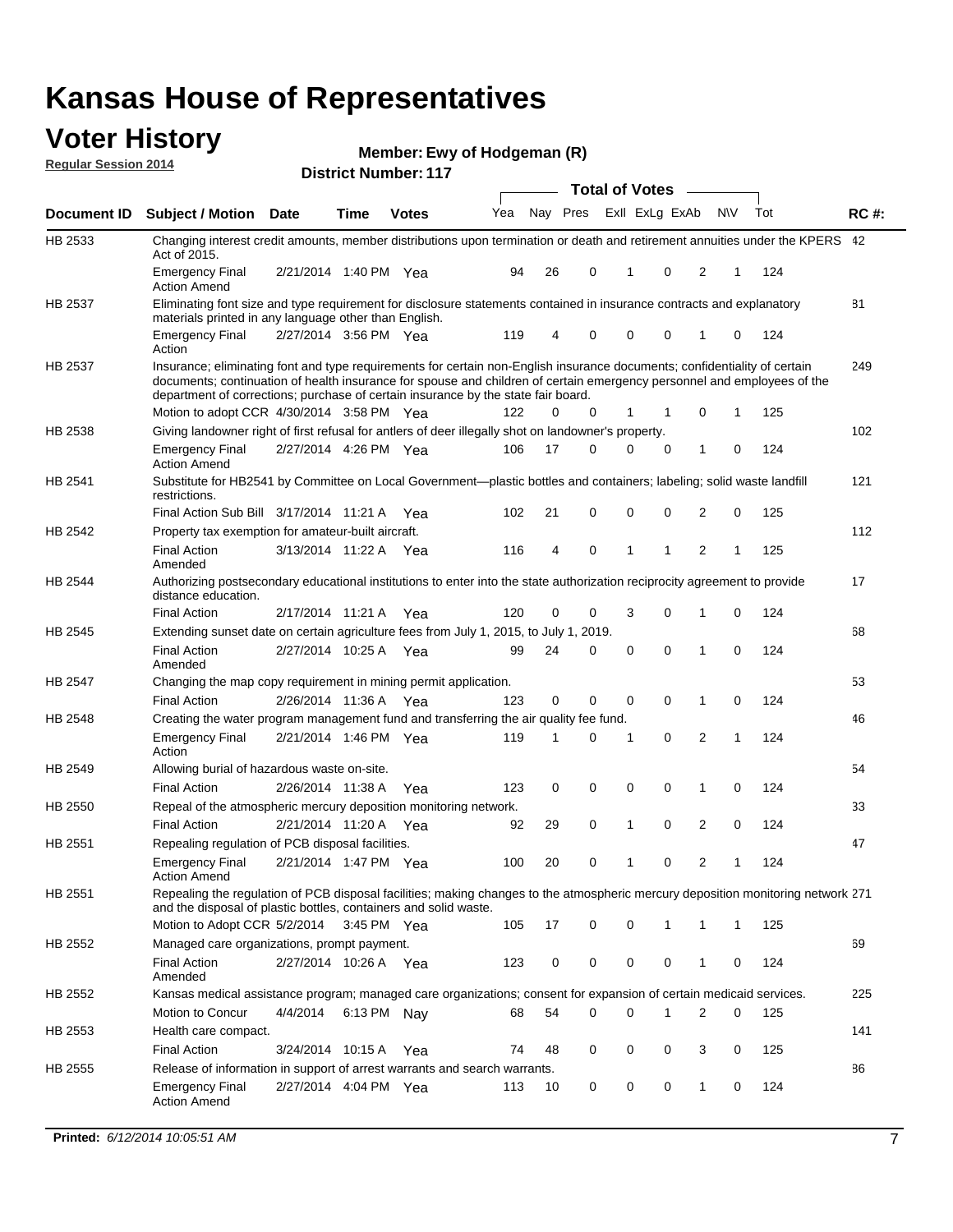## **Voter History**

**Regular Session 2014**

#### **Ewy of Hodgeman (R)**

|                |                                                                                                                                                                                                                                                                                                                                                           |                       |         |              |     |          |          | <b>Total of Votes</b> |             |   |             |     |             |
|----------------|-----------------------------------------------------------------------------------------------------------------------------------------------------------------------------------------------------------------------------------------------------------------------------------------------------------------------------------------------------------|-----------------------|---------|--------------|-----|----------|----------|-----------------------|-------------|---|-------------|-----|-------------|
|                | Document ID Subject / Motion Date                                                                                                                                                                                                                                                                                                                         |                       | Time    | <b>Votes</b> | Yea | Nay Pres |          | Exll ExLg ExAb        |             |   | N\V         | Tot | <b>RC#:</b> |
| HB 2557        | Changing penalties for certain taxpayers who file incorrect returns under Kansas income tax act.                                                                                                                                                                                                                                                          |                       |         |              |     |          |          |                       |             |   |             |     | 21          |
|                | <b>Final Action</b><br>Amended                                                                                                                                                                                                                                                                                                                            | 2/19/2014 11:35 A     |         | Yea          | 122 | 0        | 0        | 0                     | 0           | 2 | $\mathbf 0$ | 124 |             |
| HB 2561        | Licensure of pharmacists and registration of pharmacy interns by board of pharmacy.                                                                                                                                                                                                                                                                       |                       |         |              |     |          |          |                       |             |   |             |     | 55          |
|                | <b>Final Action</b>                                                                                                                                                                                                                                                                                                                                       | 2/26/2014 11:39 A Yea |         |              | 105 | 18       | 0        | 0                     | 0           | 1 | 0           | 124 |             |
| HB 2564        | Requiring 60-day wait before re-employment for retirement benefit eligibility.                                                                                                                                                                                                                                                                            |                       |         |              |     |          |          |                       |             |   |             |     | 43          |
|                | <b>Emergency Final</b><br>Action                                                                                                                                                                                                                                                                                                                          | 2/21/2014 1:41 PM Yea |         |              | 120 | 0        | 0        | 1                     | 0           | 2 | 1           | 124 |             |
| HB 2566        | Requiring court fee for forensic audio and video examination services.                                                                                                                                                                                                                                                                                    |                       |         |              |     |          |          |                       |             |   |             |     | 93          |
|                | <b>Emergency Final</b><br>Action                                                                                                                                                                                                                                                                                                                          | 2/27/2014 4:12 PM Yea |         |              | 123 | 0        | 0        | $\mathbf 0$           | $\mathbf 0$ | 1 | 0           | 124 |             |
| HB 2568        | Domestic relations; Kansas family law code; child support guidelines.                                                                                                                                                                                                                                                                                     |                       |         |              |     |          |          |                       |             |   |             |     | 70          |
|                | <b>Final Action</b><br>Amended                                                                                                                                                                                                                                                                                                                            | 2/27/2014 10:27 A     |         | Yea          | 123 | 0        | 0        | 0                     | $\mathbf 0$ | 1 | 0           | 124 |             |
| HB 2568        | Domestic relations; Kansas family law code; child support guidelines.                                                                                                                                                                                                                                                                                     |                       |         |              |     |          |          |                       |             |   |             |     | 268         |
|                | Motion to adopt CCR 5/2/2014                                                                                                                                                                                                                                                                                                                              |                       |         | 3:28 PM Yea  | 123 | 0        | 0        | 0                     | 1           | 1 | 0           | 125 |             |
| HB 2576        | Employment security law; creation of "new employer rate."                                                                                                                                                                                                                                                                                                 |                       |         |              |     |          |          |                       |             |   |             |     | 71          |
|                | <b>Final Action</b><br>Amended                                                                                                                                                                                                                                                                                                                            | 2/27/2014 10:28 A     |         | Yea          | 123 | 0        | 0        | 0                     | $\mathbf 0$ | 1 | 0           | 124 |             |
| HB 2576        | Employment security law; creation of "new employer rate."                                                                                                                                                                                                                                                                                                 |                       |         |              |     |          |          |                       |             |   |             |     | 159         |
|                | Motion to Concur                                                                                                                                                                                                                                                                                                                                          | 3/25/2014 10:47 A     |         | Yea          | 122 | 0        | 0        | 1                     | 0           | 2 | 0           | 125 |             |
| <b>HB 2577</b> | Allowing parents to remain anonymous when surrendering an infant under the newborn protection act.                                                                                                                                                                                                                                                        |                       |         |              |     |          |          |                       |             |   |             |     | 56          |
|                | <b>Final Action</b><br>Amended                                                                                                                                                                                                                                                                                                                            | 2/26/2014 11:41 A Yea |         |              | 123 | 0        | $\Omega$ | 0                     | 0           | 1 | 0           | 124 |             |
| HB 2577        | Allowing parents to remain anonymous when surrendering an infant under the newborn protection act.                                                                                                                                                                                                                                                        |                       |         |              |     |          |          |                       |             |   |             |     | 220         |
|                | Motion to Concur                                                                                                                                                                                                                                                                                                                                          | 4/4/2014              | 11:45 A | Yea          | 121 | 0        | 0        |                       | 1           | 1 | $\mathbf 1$ | 125 |             |
| HB 2578        | Certification by chief law enforcement officer for transfer of a firearm when required by federal law.                                                                                                                                                                                                                                                    |                       |         |              |     |          |          |                       |             |   |             |     | 122         |
|                | <b>Final Action</b><br>Amended                                                                                                                                                                                                                                                                                                                            | 3/17/2014 11:22 A     |         | Yea          | 123 | 0        | 0        | $\Omega$              | $\Omega$    | 2 | 0           | 125 |             |
| HB 2578        | Regulating the possession of weapons.                                                                                                                                                                                                                                                                                                                     |                       |         |              |     |          |          |                       |             |   |             |     | 235         |
|                | Motion to Adopt CCR 4/5/2014 4:40 PM Yea                                                                                                                                                                                                                                                                                                                  |                       |         |              | 102 | 19       | 0        | 0                     | 0           | 4 | 0           | 125 |             |
| HB 2580        | Specifying the duties of the state fire marshal relating to regional emergency response teams for hazardous materials and<br>search and rescue incidents.                                                                                                                                                                                                 |                       |         |              |     |          |          |                       |             |   |             |     | 72          |
|                | <b>Final Action</b><br>Amended                                                                                                                                                                                                                                                                                                                            | 2/27/2014 10:29 A     |         | Yea          | 113 | 10       | 0        | $\mathbf 0$           | $\mathbf 0$ | 1 | 0           | 124 |             |
| HB 2580        | Kansas Real Estate Appraisal Board; licensee fingerprinting and criminal background checks.                                                                                                                                                                                                                                                               |                       |         |              |     |          |          |                       |             |   |             |     | 272         |
|                | Motion to adopt CCR 5/2/2014                                                                                                                                                                                                                                                                                                                              |                       |         | 3:49 PM Yea  | 115 | 7        | 0        | 0                     | 1           | 1 | 1           | 125 |             |
| HB 2582        | Creating an exemption from food establishment licensing for churches.                                                                                                                                                                                                                                                                                     |                       |         |              |     |          |          |                       |             |   |             |     | 57          |
|                | <b>Final Action</b>                                                                                                                                                                                                                                                                                                                                       | 2/26/2014 11:42 A Yea |         |              | 123 | 0        | 0        | 0                     | 0           |   | 0           | 124 |             |
| HB 2588        | Child in need of care; juvenile offenders; permanent custodians.                                                                                                                                                                                                                                                                                          |                       |         |              |     |          |          |                       |             |   |             |     | 94          |
|                | <b>Emergency Final</b><br><b>Action Amend</b>                                                                                                                                                                                                                                                                                                             | 2/27/2014 4:14 PM Yea |         |              | 123 | 0        | 0        | 0                     | 0           | 1 | 0           | 124 |             |
| HB 2588        | Senate Substitute for HB 2588 by Committee on Judiciary - Concerning children and minors; relating to children in need of<br>care; placement in juvenile detention facilities; permanent custodians; relating to juvenile offenders; alternative adjudication;<br>youth residential centers and services; risk assessment; sentencing; good time credits. |                       |         |              |     |          |          |                       |             |   |             |     | 244         |
|                | Motion to adopt CCR 4/30/2014 3:36 PM Yea                                                                                                                                                                                                                                                                                                                 |                       |         |              | 123 | 0        | 0        | 1                     | 1           | 0 | 0           | 125 |             |
| HB 2591        | Requiring certain audit reports to be filed electronically and to be filed only with the department of administration.                                                                                                                                                                                                                                    |                       |         |              |     |          |          |                       |             |   |             |     | 58          |
|                | <b>Final Action</b>                                                                                                                                                                                                                                                                                                                                       | 2/26/2014 11:43 A Yea |         |              | 123 | 0        | 0        | 0                     | 0           | 1 | 0           | 124 |             |
| HB 2595        | State fossils; the tylosaurus and the pteranodon.                                                                                                                                                                                                                                                                                                         |                       |         |              |     |          |          |                       |             |   |             |     | 73          |
|                | <b>Final Action</b><br>Amended                                                                                                                                                                                                                                                                                                                            | 2/27/2014 10:31 A Yea |         |              | 96  | 27       | 0        | 0                     | 0           | 1 | 0           | 124 |             |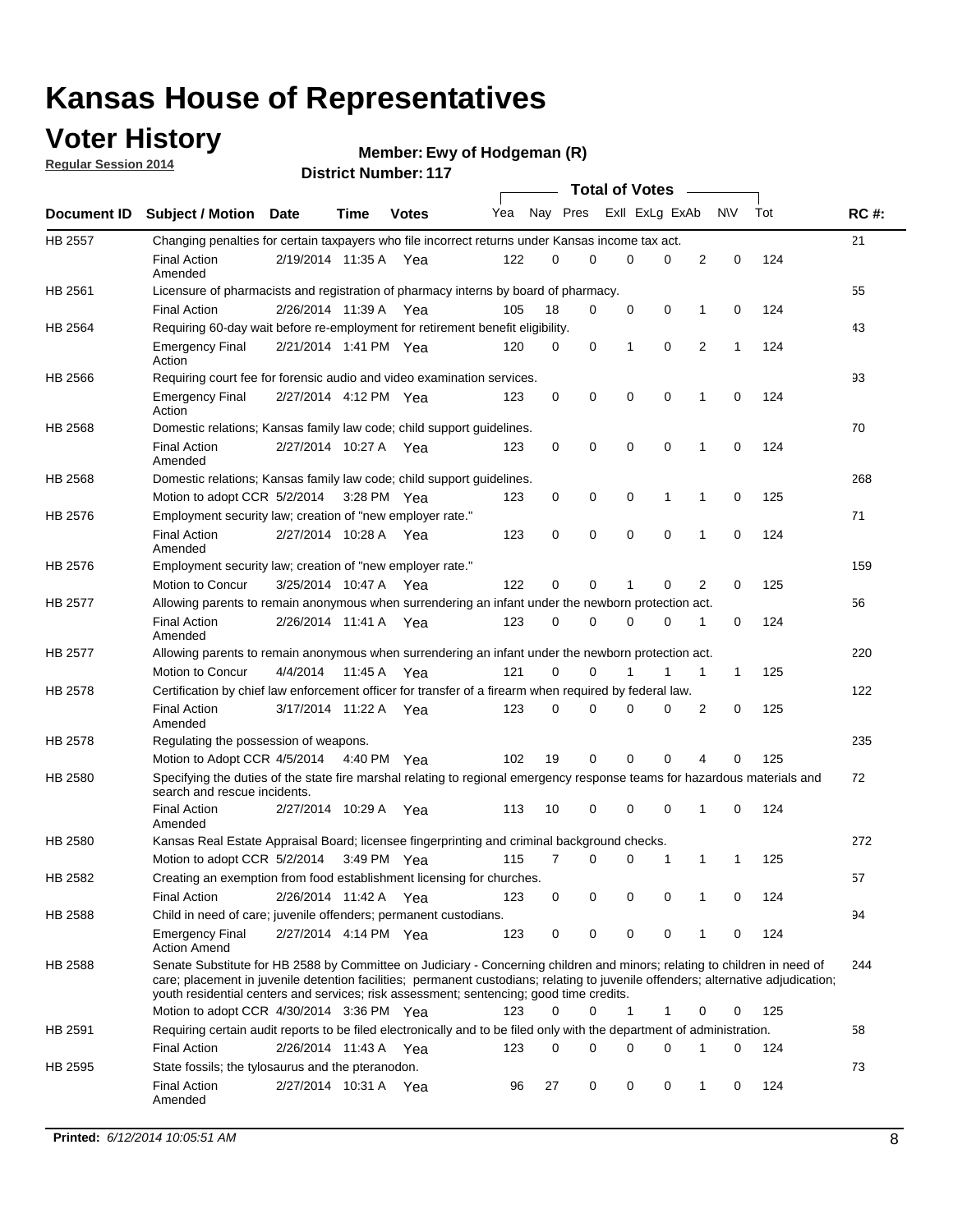### **Voter History**

**Regular Session 2014**

**Ewy of Hodgeman (R)**

|                    |                                                                                                                                                                                                                                       |                       |             | DISTRICT MAILIDEL. I IT |     |                |             | <b>Total of Votes</b> |             |                |              |           |     |             |
|--------------------|---------------------------------------------------------------------------------------------------------------------------------------------------------------------------------------------------------------------------------------|-----------------------|-------------|-------------------------|-----|----------------|-------------|-----------------------|-------------|----------------|--------------|-----------|-----|-------------|
| <b>Document ID</b> | <b>Subject / Motion</b>                                                                                                                                                                                                               | <b>Date</b>           | Time        | <b>Votes</b>            | Yea |                | Nay Pres    |                       |             | Exll ExLg ExAb |              | <b>NV</b> | Tot | <b>RC#:</b> |
| HB 2596            | Computation of retirement benefits when a state officer or employee is placed on furlough or has reduction in compensation.                                                                                                           |                       |             |                         |     |                |             |                       |             |                |              |           |     | 74          |
|                    | <b>Final Action</b>                                                                                                                                                                                                                   | 2/27/2014 10:33 A     |             | Yea                     | 123 | 0              | 0           |                       | 0           | $\Omega$       |              | 0         | 124 |             |
| HB 2596            | Computation of retirement benefits when a state officer or employee is placed on furlough or has reduction in<br>compensation.                                                                                                        |                       |             |                         |     |                |             |                       |             |                |              |           |     | 246         |
|                    | Motion to adopt CCR 4/30/2014 3:45 PM Yea                                                                                                                                                                                             |                       |             |                         | 123 | 0              | 0           |                       | 1           | 1              | 0            | 0         | 125 |             |
| HB 2597            | Municipal recycling services                                                                                                                                                                                                          |                       |             |                         |     |                |             |                       |             |                |              |           |     | 97          |
|                    | <b>Emergency Final</b><br><b>Action Amend</b>                                                                                                                                                                                         | 2/27/2014 4:20 PM Yea |             |                         | 105 | 18             | $\mathbf 0$ |                       | $\mathbf 0$ | 0              | 1            | 0         | 124 |             |
| HB 2599            | Authorizing the secretary of state to grant an easement to the unified government of Wyandotte county.                                                                                                                                |                       |             |                         |     |                |             |                       |             |                |              |           |     | 22          |
|                    | <b>Final Action</b>                                                                                                                                                                                                                   | 2/19/2014 11:37 A     |             | Yea                     | 120 | $\overline{2}$ | 0           |                       | $\mathbf 0$ | $\Omega$       | 2            | 0         | 124 |             |
| HB 2599            | Authorizing the secretary of state to grant an easement to the unified government of Wyandotte county.                                                                                                                                |                       |             |                         |     |                |             |                       |             |                |              |           |     | 118         |
|                    | Motion to Concur                                                                                                                                                                                                                      | 3/14/2014 11:25 A Yea |             |                         | 118 | $\Omega$       | 0           |                       | 2           | 1              | 4            | 0         | 125 |             |
| HB 2602            | Increasing the percentage of unclassified employees allowed to be employed by KPERS from 25% to 50%.                                                                                                                                  |                       |             |                         |     |                |             |                       |             |                |              |           |     | 44          |
|                    | <b>Emergency Final</b><br>Action                                                                                                                                                                                                      | 2/21/2014 1:43 PM Yea |             |                         | 107 | 13             | 0           |                       | 1           | $\Omega$       | 2            | 1         | 124 |             |
| HB 2602            | Increasing the percentage of unclassified employees allowed to be employed by KPERS from 25% to 50%.                                                                                                                                  |                       |             |                         |     |                |             |                       |             |                |              |           |     | 195         |
|                    | Motion to Concur                                                                                                                                                                                                                      | 4/1/2014              | 10:57 A Yea |                         | 108 | 15             | 0           |                       | 1           | 0              | 1            | 0         | 125 |             |
| HB 2609            | Practice of pharmacy; filling and refilling of prescriptions.                                                                                                                                                                         |                       |             |                         |     |                |             |                       |             |                |              |           |     | 105         |
|                    | <b>Emergency Final</b><br><b>Action Amend</b>                                                                                                                                                                                         | 2/27/2014 4:29 PM Yea |             |                         | 123 | 0              | $\mathbf 0$ |                       | $\mathbf 0$ | 0              | 1            | 0         | 124 |             |
| HB 2611            | Conduct of dental offices.                                                                                                                                                                                                            |                       |             |                         |     |                |             |                       |             |                |              |           |     | 83          |
|                    | <b>Emergency Final</b><br>Action                                                                                                                                                                                                      | 2/27/2014 3:59 PM Yea |             |                         | 123 | $\mathbf 0$    | $\mathbf 0$ |                       | $\mathbf 0$ | 0              | $\mathbf{1}$ | 0         | 124 |             |
| HB 2612            | Relating to district judge and district magistrate judge vacancies.                                                                                                                                                                   |                       |             |                         |     |                |             |                       |             |                |              |           |     | 75          |
|                    | <b>Final Action</b><br>Amended                                                                                                                                                                                                        | 2/27/2014 10:34 A     |             | Yea                     | 106 | 17             | 0           |                       | $\mathbf 0$ | 0              | 1            | 0         | 124 |             |
| HB 2613            | Relating to the issuance of stillbirth and unborn child's death certificates.                                                                                                                                                         |                       |             |                         |     |                |             |                       |             |                |              |           |     | 103         |
|                    | <b>Emergency Final</b><br><b>Action Amend</b>                                                                                                                                                                                         | 2/27/2014 4:27 PM Yea |             |                         | 122 | 1              | 0           |                       | $\mathbf 0$ | 0              | $\mathbf{1}$ | 0         | 124 |             |
| HB 2615            | Substitute for HB 2615 by Committee on Commerce, Labor and Economic Development - Workers compensation assigned<br>risk pool.                                                                                                         |                       |             |                         |     |                |             |                       |             |                |              |           |     | 185         |
|                    | <b>EFA Sub Bill</b><br>Amended                                                                                                                                                                                                        | 3/26/2014 3:42 PM Yea |             |                         | 98  | 25             | 0           |                       | 1           | 0              | 1            | 0         | 125 |             |
| HB 2616            | Secretary of labor; explore agreement to allow state of Kansas to enforce OSHA standards.                                                                                                                                             |                       |             |                         |     |                |             |                       |             |                |              |           |     | 92          |
|                    | <b>Emergency Final</b><br>Action                                                                                                                                                                                                      | 2/27/2014 4:11 PM Yea |             |                         | 93  | 30             | 0           |                       | 0           | 0              | 1            | 0         | 124 |             |
| HB 2616            | Senate Substitute for HB 2616 by Committee on Commerce - Secretary of labor directed to study state enforcement of OSHA 261<br>standards.                                                                                             |                       |             |                         |     |                |             |                       |             |                |              |           |     |             |
|                    | Motion to Concur                                                                                                                                                                                                                      | 5/2/2014              | 11:47 A Yea |                         | 94  | 30             | 0           |                       | 0           |                | 0            | 0         | 125 |             |
| HB 2633            | Substitute for HB 2633 by Committee on Corrections and Juvenile Justice - Juvenile offenders; youth residential centers and<br>services; risk assessment; raising the age for prosecution as an adult; sentencing; good time credits. |                       |             |                         |     |                |             |                       |             |                |              |           |     | 106         |
|                    | <b>EFA Sub Bill</b><br>Amended                                                                                                                                                                                                        | 2/27/2014 4:31 PM Yea |             |                         | 122 | 1              | 0           |                       | $\mathbf 0$ | 0              | $\mathbf{1}$ | 0         | 124 |             |
| HB 2636            | Secretary of health and environment and air quality standards.                                                                                                                                                                        |                       |             |                         |     |                |             |                       |             |                |              |           |     | 45          |
|                    | <b>Emergency Final</b><br><b>Action Amend</b>                                                                                                                                                                                         | 2/21/2014 1:44 PM Yea |             |                         | 89  | 31             | 0           |                       | 1           | 0              | 2            | 1         | 124 |             |
| HB 2636            | Secretary of health and environment and air quality standards.                                                                                                                                                                        |                       |             |                         |     |                |             |                       |             |                |              |           |     | 212         |
|                    | Sub motion to concur 4/3/2014 7:20 PM Yea                                                                                                                                                                                             |                       |             |                         | 121 | 3              | 0           |                       | 0           | 0              |              | 0         | 125 |             |
| HB 2642            | Income tax deduction for net gain on the sale of certain horses, cattle or livestock; income tax credit for expenditures to make 131<br>dwelling or facility accessible for persons with a disability.                                |                       |             |                         |     |                |             |                       |             |                |              |           |     |             |
|                    | <b>Final Action</b><br>Amended                                                                                                                                                                                                        | 3/20/2014 11:17 A Yea |             |                         | 123 | 0              | 0           |                       | 0           | 1              | 1            | 0         | 125 |             |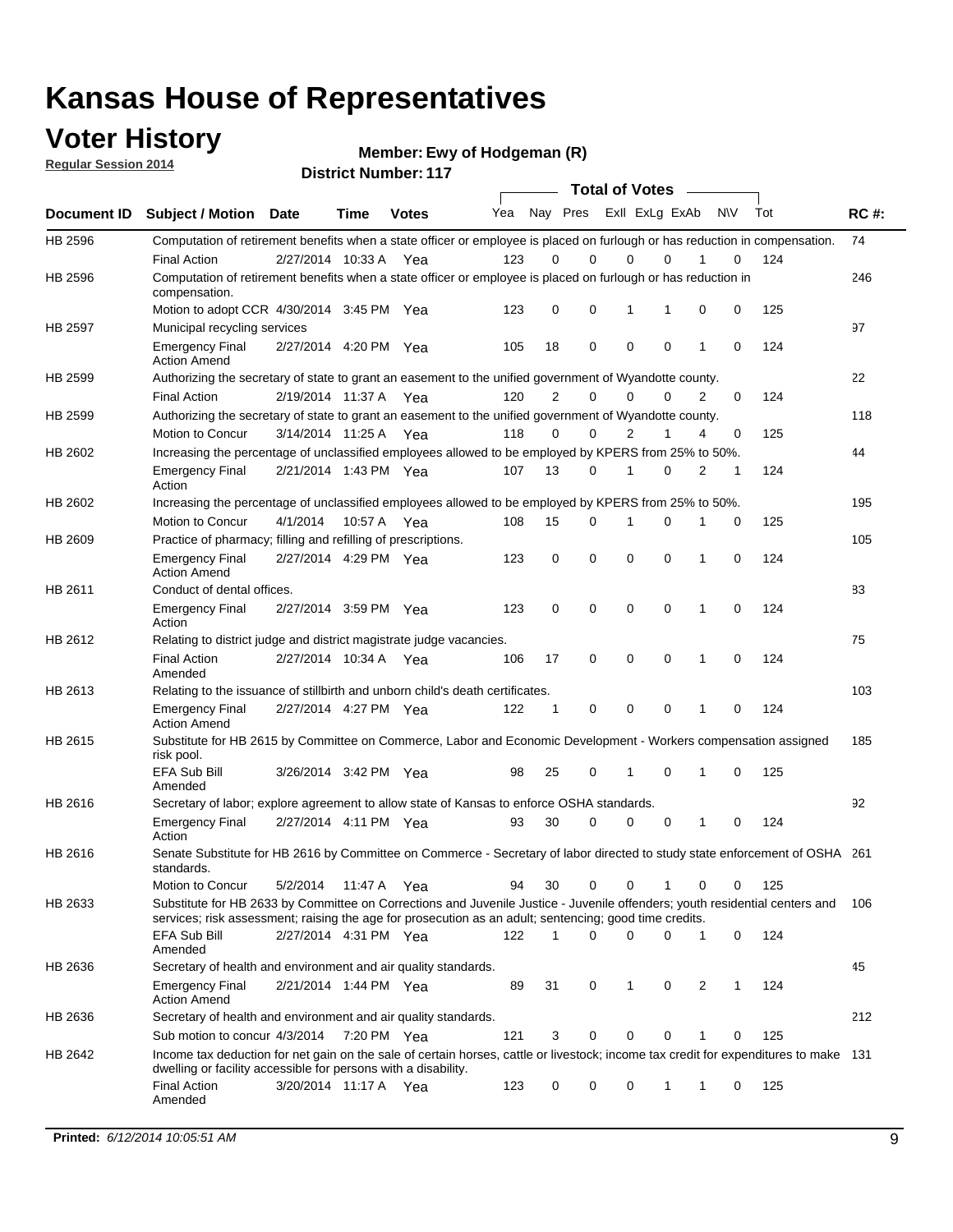#### **Voter History**<br> **Regular Session 2014 Regular Session 2014**

| <b>District Number: 117</b> |  |
|-----------------------------|--|
|                             |  |

|         |                                                                                                                                                                                                                                                                                                                                                                                                                                                               |                       |         |              |     |          |                         | <b>Total of Votes</b> |              |             |             |     |             |
|---------|---------------------------------------------------------------------------------------------------------------------------------------------------------------------------------------------------------------------------------------------------------------------------------------------------------------------------------------------------------------------------------------------------------------------------------------------------------------|-----------------------|---------|--------------|-----|----------|-------------------------|-----------------------|--------------|-------------|-------------|-----|-------------|
|         | Document ID Subject / Motion Date                                                                                                                                                                                                                                                                                                                                                                                                                             |                       | Time    | <b>Votes</b> | Yea |          | Nay Pres Exll ExLg ExAb |                       |              |             | <b>NV</b>   | Tot | <b>RC#:</b> |
| HB 2643 | Property tax; classification of commercial and industrial machinery and equipment as personal property; reclassification of<br>property upon termination of IRB tax exemption; use of independent appraisers to appraiser certain                                                                                                                                                                                                                             |                       |         |              |     |          |                         |                       |              |             |             |     | 164         |
|         | <b>Final Action</b><br>Amended                                                                                                                                                                                                                                                                                                                                                                                                                                | 3/26/2014 10:56 A Yea |         |              | 123 | $\Omega$ | $\Omega$                | 1                     | $\Omega$     | $\mathbf 1$ | 0           | 125 |             |
| HB 2643 | Property tax; classification of commercial and industrial machinery and equipment as personal property; reclassification of<br>property upon termination of IRB tax exemption; use of independent appraisers to appraiser certain complex property; motor<br>vehicles, members of military; mortgage registration tax phase out and replacement with fees; county clerk technology fund;<br>county treasurer technology fund.                                 |                       |         |              |     |          |                         |                       |              |             |             |     | 274         |
|         | Motion to Concur                                                                                                                                                                                                                                                                                                                                                                                                                                              | 5/2/2014              |         | 5:12 PM Nav  | 16  | 108      | 0                       | 0                     | 0            |             | 0           | 125 |             |
| HB 2643 | Property tax; classification of commercial and industrial machinery and equipment as personal property; reclassification of<br>property upon termination of IRB tax exemption; use of independent appraisers to appraiser certain complex property; motor<br>vehicles, members of military; mortgage registration tax phase out and replacement with fees; county clerk technology fund;<br>county treasurer technology fund.<br>Motion to adopt CCR 5/3/2014 |                       | 1:53 AM |              | 70  | 53       | 0                       | $\mathbf 0$           | 0            | 1           | 1           | 125 | 286         |
| HB 2648 | Property tax exemption for levees.                                                                                                                                                                                                                                                                                                                                                                                                                            |                       |         | Nav          |     |          |                         |                       |              |             |             |     | 100         |
|         | <b>Emergency Final</b><br><b>Action Amend</b>                                                                                                                                                                                                                                                                                                                                                                                                                 | 2/27/2014 4:23 PM Yea |         |              | 100 | 23       | 0                       | 0                     | 0            | 1           | 0           | 124 |             |
| HB 2651 | County law library.                                                                                                                                                                                                                                                                                                                                                                                                                                           |                       |         |              |     |          |                         |                       |              |             |             |     | 76          |
|         | <b>Final Action</b><br>Amended                                                                                                                                                                                                                                                                                                                                                                                                                                | 2/27/2014 10:38 A     |         | Yea          | 82  | 41       | 0                       | $\mathbf 0$           | 0            | 1           | 0           | 124 |             |
| HB 2655 | Allowing veterans with PTSD to seek mental health treatment upon certain convictions.                                                                                                                                                                                                                                                                                                                                                                         |                       |         |              |     |          |                         |                       |              |             |             |     | 77          |
|         | <b>Final Action</b><br>Amended                                                                                                                                                                                                                                                                                                                                                                                                                                | 2/27/2014 10:40 A Yea |         |              | 123 | 0        | 0                       | 0                     | 0            | 1           | 0           | 124 |             |
| HB 2655 | Senate Substitute for HB 2655 by Committee on Judiciary - Allowing veterans with PTSD to seek mental health treatment<br>upon certain convictions; also amending the crimes of interference with law enforcement and giving a false alarm.                                                                                                                                                                                                                    |                       |         |              |     |          |                         |                       |              |             |             |     | 224         |
|         | Motion to Concur                                                                                                                                                                                                                                                                                                                                                                                                                                              | 4/4/2014              |         | 5:42 PM Yea  | 122 | $\Omega$ | $\Omega$                | $\Omega$              | $\mathbf{1}$ | 2           | $\Omega$    | 125 |             |
| HB 2656 | Authorizing the state of Kansas to pay the death gratuity benefit to the designated survivor of a Kansas service member during 48<br>a federal government shutdown and providing for reimbursement to the state                                                                                                                                                                                                                                               |                       |         |              |     |          |                         |                       |              |             |             |     |             |
|         | <b>Final Action</b>                                                                                                                                                                                                                                                                                                                                                                                                                                           | 2/26/2014 11:27 A Yea |         |              | 123 | 0        | 0                       | 0                     | 0            | 1           | 0           | 124 |             |
| HB 2661 | Substitute for HB 2661 by Committee on Energy and Environment - Siting of electric transmission lines; notice and hearing<br>requirements.<br>EFA Sub Bill                                                                                                                                                                                                                                                                                                    | 3/26/2014 3:37 PM Yea |         |              | 119 | 4        | 0                       | 1                     | 0            | 1           | 0           | 125 | 181         |
| HB 2662 | Expungment of driving under the influence convictions.                                                                                                                                                                                                                                                                                                                                                                                                        |                       |         |              |     |          |                         |                       |              |             |             |     | 116         |
|         | <b>Final Action</b><br>Amended                                                                                                                                                                                                                                                                                                                                                                                                                                | 3/14/2014 11:22 A Yea |         |              | 87  | 31       | 0                       | $\overline{2}$        | 1            | 4           | $\mathbf 0$ | 125 |             |
| HB 2668 | Health insurance for qualified professional associations.                                                                                                                                                                                                                                                                                                                                                                                                     |                       |         |              |     |          |                         |                       |              |             |             |     | 34          |
|         | <b>Final Action</b><br>Amended                                                                                                                                                                                                                                                                                                                                                                                                                                | 2/21/2014 11:21 A Yea |         |              | 114 | 7        | 0                       | $\mathbf 1$           | $\Omega$     | 2           | 0           | 124 |             |
| HB 2668 | Predetermination of health insurance benefits                                                                                                                                                                                                                                                                                                                                                                                                                 |                       |         |              |     |          |                         |                       |              |             |             |     | 262         |
|         | <b>Motion to Concur</b>                                                                                                                                                                                                                                                                                                                                                                                                                                       | 5/2/2014              |         | 12:05 P Yea  | 97  | 27       | 0                       | 0                     | 1            | 0           | 0           | 125 |             |
| HB 2669 | State civil service board; transferred from the department of administration to the office of administrative hearings.                                                                                                                                                                                                                                                                                                                                        |                       |         |              |     |          |                         |                       |              |             |             |     | 87          |
|         | <b>Emergency Final</b><br>Action                                                                                                                                                                                                                                                                                                                                                                                                                              | 2/27/2014 4:05 PM Yea |         |              | 110 | 13       | 0                       | 0                     | 0            | 1           | 0           | 124 |             |
| HB 2673 | Kansas healing arts act; physician assistant licensure act.                                                                                                                                                                                                                                                                                                                                                                                                   |                       |         |              |     |          |                         |                       |              |             |             |     | 91          |
|         | <b>Emergency Final</b><br><b>Action Amend</b>                                                                                                                                                                                                                                                                                                                                                                                                                 | 2/27/2014 4:10 PM Yea |         |              | 105 | 18       | 0                       | 0                     | 0            | 1           | 0           | 124 |             |
| HB 2673 | Board of healing arts functions and duties, physician assistants licensure act and podiatry act.                                                                                                                                                                                                                                                                                                                                                              |                       |         |              |     |          |                         |                       |              |             |             |     | 270         |
|         | Motion to adopt CCR 5/2/2014                                                                                                                                                                                                                                                                                                                                                                                                                                  |                       |         | 3:39 PM Yea  | 111 | 11       | 0                       | 0                     | -1           | 1           | 1           | 125 |             |
| HB 2675 | Relating to procurement negotiating committees; certified businesses.                                                                                                                                                                                                                                                                                                                                                                                         |                       |         |              |     |          |                         |                       |              |             |             |     | 165         |
|         | Final Action<br>Amended                                                                                                                                                                                                                                                                                                                                                                                                                                       | 3/26/2014 10:57 A Yea |         |              | 123 | 0        | 0                       | $\mathbf{1}$          | 0            | 1           | 0           | 125 |             |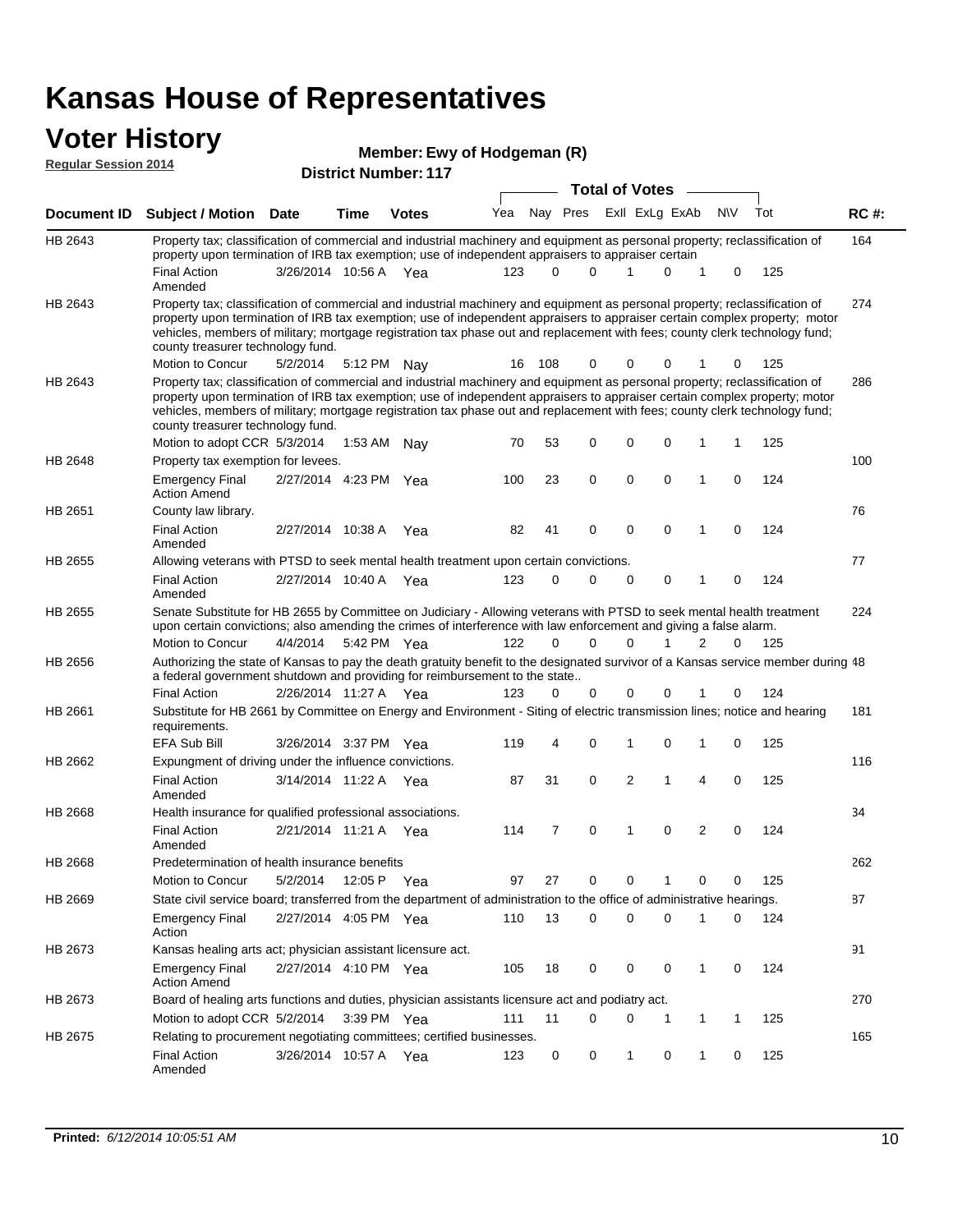### **Voter History**

**Regular Session 2014**

| <b>District Number: 117</b> |  |
|-----------------------------|--|
|                             |  |

|                |                                                                                                                                                                                                                                                 |                                                                                                                                                                                                     |      |              |     | <b>Total of Votes</b><br>$\sim$ |             |                |              |              |             |     |             |  |  |
|----------------|-------------------------------------------------------------------------------------------------------------------------------------------------------------------------------------------------------------------------------------------------|-----------------------------------------------------------------------------------------------------------------------------------------------------------------------------------------------------|------|--------------|-----|---------------------------------|-------------|----------------|--------------|--------------|-------------|-----|-------------|--|--|
|                | Document ID Subject / Motion Date                                                                                                                                                                                                               |                                                                                                                                                                                                     | Time | <b>Votes</b> | Yea | Nay Pres                        |             | Exll ExLg ExAb |              |              | <b>NV</b>   | Tot | <b>RC#:</b> |  |  |
| HB 2681        | Substitute for HB2681 by Committee on Veterans, Military, and Homeland Security--Abolishing the Kansas commission on                                                                                                                            |                                                                                                                                                                                                     |      |              |     |                                 |             |                |              |              |             |     | 132         |  |  |
|                | veterans affairs; creating the Kansas commission on veterans affairs office within the executive branch of government.                                                                                                                          |                                                                                                                                                                                                     |      |              |     |                                 |             |                |              |              |             |     |             |  |  |
|                | Final Action Sub Bill 3/20/2014 11:18 A Yea                                                                                                                                                                                                     |                                                                                                                                                                                                     |      |              | 123 | 0                               | $\Omega$    | $\Omega$       | $\mathbf{1}$ | $\mathbf{1}$ | 0           | 125 |             |  |  |
| HB 2681        | Substitute for HB2681 by Committee on Veterans, Military, and Homeland Security - Abolishing the Kansas commission on<br>veterans affairs; creating the Kansas commission on veterans affairs office within the executive branch of government. |                                                                                                                                                                                                     |      |              |     |                                 |             |                |              |              |             |     | 219         |  |  |
|                | Motion to Concur                                                                                                                                                                                                                                | 4/4/2014 11:41 A                                                                                                                                                                                    |      | Yea          | 122 | 0                               | $\Omega$    |                | 1            | 1            | 0           | 125 |             |  |  |
| HB 2684        | Allocating moneys from driver's license fees to the judicial branch nonjudicial salary adjustment fund.                                                                                                                                         |                                                                                                                                                                                                     |      |              |     |                                 |             |                |              |              |             |     | 78          |  |  |
|                | <b>Final Action</b>                                                                                                                                                                                                                             | 2/27/2014 10:41 A Yea                                                                                                                                                                               |      |              | 93  | 30                              | $\Omega$    | 0              | $\Omega$     | 1            | $\mathbf 0$ | 124 |             |  |  |
| HB 2687        | Unclaimed property act and hearings.                                                                                                                                                                                                            |                                                                                                                                                                                                     |      |              |     |                                 |             |                |              |              |             |     | 59          |  |  |
|                | <b>Final Action</b>                                                                                                                                                                                                                             | 2/26/2014 11:44 A                                                                                                                                                                                   |      | Yea          | 119 | 4                               | 0           | 0              | 0            | 1            | $\mathbf 0$ | 124 |             |  |  |
| <b>HB 2687</b> | Unclaimed property act and hearings.                                                                                                                                                                                                            |                                                                                                                                                                                                     |      |              |     |                                 |             |                |              |              |             |     | 251         |  |  |
|                | Motion to Concur                                                                                                                                                                                                                                | 5/1/2014                                                                                                                                                                                            |      | 1:56 PM Yea  | 125 | 0                               | $\mathbf 0$ | 0              | $\mathbf{0}$ | 0            | 0           | 125 |             |  |  |
| <b>HB 2689</b> | Amending which convictions are counted for driving while license canceled, suspended or revoked.                                                                                                                                                |                                                                                                                                                                                                     |      |              |     |                                 |             |                |              |              |             |     | 231         |  |  |
|                | <b>Final Action</b><br>Amended                                                                                                                                                                                                                  | 4/5/2014                                                                                                                                                                                            |      | 10:23 A Yea  | 121 | 0                               | 0           | 0              | $\Omega$     | 4            | 0           | 125 |             |  |  |
| HB 2693        |                                                                                                                                                                                                                                                 | Providing for testing by community colleges for commercial driver's licenses and allowing temporary commercial driver's<br>104<br>license holders the ability to drive class A commercial vehicles. |      |              |     |                                 |             |                |              |              |             |     |             |  |  |
|                | <b>Emergency Final</b><br><b>Action Amend</b>                                                                                                                                                                                                   | 2/27/2014 4:28 PM Yea                                                                                                                                                                               |      |              | 123 | 0                               | 0           | 0              | 0            | 1            | 0           | 124 |             |  |  |
| HB 2693        | Senate Substitute for HB 2693 by Committee on Transportation - Providing for testing by community colleges for commercial 255<br>driver's licenses; entities serving as driver's licenses examiners.                                            |                                                                                                                                                                                                     |      |              |     |                                 |             |                |              |              |             |     |             |  |  |
|                | Motion to adopt CCR 5/1/2014 4:42 PM Yea                                                                                                                                                                                                        |                                                                                                                                                                                                     |      |              | 125 | 0                               | 0           | 0              | 0            | 0            | 0           | 125 |             |  |  |
| <b>HB 2715</b> | Farm machinery and equipment annual highway permits, commercial drivers' license.                                                                                                                                                               |                                                                                                                                                                                                     |      |              |     |                                 |             |                |              |              |             |     | 98          |  |  |
|                | <b>Emergency Final</b><br><b>Action Amend</b>                                                                                                                                                                                                   | 2/27/2014 4:21 PM Yea                                                                                                                                                                               |      |              | 123 | 0                               | $\Omega$    | 0              | 0            | 1            | 0           | 124 |             |  |  |
| HB 2717        | Registration of operators of assisted living, residential health care, home plus or adult day care facilities.                                                                                                                                  |                                                                                                                                                                                                     |      |              |     |                                 |             |                |              |              |             |     | 175         |  |  |
|                | <b>Emergency Final</b><br><b>Action Amend</b>                                                                                                                                                                                                   | 3/26/2014 3:29 PM Yea                                                                                                                                                                               |      |              | 114 | 9                               | $\Omega$    | 1              | 0            | 1            | 0           | 125 |             |  |  |
| HB 2721        | Substitute for Substitute for HB 2721 by Committee on Commerce, Labor and Economic Development †Enacting the                                                                                                                                    |                                                                                                                                                                                                     |      |              |     |                                 |             |                |              |              |             |     | 117         |  |  |
|                | business entity standard treatment act.                                                                                                                                                                                                         |                                                                                                                                                                                                     |      |              |     |                                 |             |                |              |              |             |     |             |  |  |
|                | Final Action Sub Bill 3/14/2014 11:23 A Yea                                                                                                                                                                                                     |                                                                                                                                                                                                     |      |              | 118 | 0                               | 0           | 2              |              | 4            | 0           | 125 |             |  |  |
| HB 2721        | Substitute for Substitute for HB 2721 by Committee on Commerce, Labor and Economic Development - Enacting the business 273<br>entity standard treatment act.                                                                                    |                                                                                                                                                                                                     |      |              |     |                                 |             |                |              |              |             |     |             |  |  |
|                | Motion to Concur                                                                                                                                                                                                                                | 5/2/2014                                                                                                                                                                                            |      | 3:59 PM Yea  | 122 | 0                               | 0           | 0              | 1            | 1            | 1           | 125 |             |  |  |
| <b>HB 2724</b> | Uniform commercial driver's license act; definition of tank vehicle.                                                                                                                                                                            |                                                                                                                                                                                                     |      |              |     |                                 |             |                |              |              |             |     | 99          |  |  |
|                | <b>Emergency Final</b><br>Action                                                                                                                                                                                                                | 2/27/2014 4:22 PM Yea                                                                                                                                                                               |      |              | 122 | 1                               | 0           | 0              | 0            | 1            | 0           | 124 |             |  |  |
| HB 2727        | Expiration of license plates and placards for individuals with disability.                                                                                                                                                                      |                                                                                                                                                                                                     |      |              |     |                                 |             |                |              |              |             |     | 88          |  |  |
|                | Emergency Final<br>Action                                                                                                                                                                                                                       | 2/27/2014 4:06 PM Yea                                                                                                                                                                               |      |              | 123 | 0                               | 0           | 0              | 0            | $\mathbf{1}$ | 0           | 124 |             |  |  |
| HB 2728        | Permits for the operation of salvage vehicles no longer required to be prepared in triplicate.                                                                                                                                                  |                                                                                                                                                                                                     |      |              |     |                                 |             |                |              |              |             |     | 89          |  |  |
|                | <b>Emergency Final</b><br>Action                                                                                                                                                                                                                | 2/27/2014 4:07 PM Yea                                                                                                                                                                               |      |              | 122 | 1                               | 0           | 0              | 0            | 1            | 0           | 124 |             |  |  |
| HB 2728        | Permits for the operation of salvage vehicles no longer required to be prepared in triplicate.                                                                                                                                                  |                                                                                                                                                                                                     |      |              |     |                                 |             |                |              |              |             |     | 192         |  |  |
|                | Motion to Concur                                                                                                                                                                                                                                | 3/31/2014 11:43 A Yea                                                                                                                                                                               |      |              | 122 | 0                               | 0           | 1              | 0            | 2            | 0           | 125 |             |  |  |
| HB 2732        | Sales tax authority for Rooks county for constructing or remodeling a jail facility.                                                                                                                                                            |                                                                                                                                                                                                     |      |              |     |                                 |             |                |              |              |             |     | 232         |  |  |
|                | <b>Final Action</b>                                                                                                                                                                                                                             | 4/5/2014 10:24 A Yea                                                                                                                                                                                |      |              | 121 | 0                               | 0           | 0              | 0            | 4            | 0           | 125 |             |  |  |
| HB 2744        | Insurance; coverage for autism spectrum disorder.                                                                                                                                                                                               |                                                                                                                                                                                                     |      |              |     |                                 |             |                |              |              |             |     | 137         |  |  |
|                | <b>Final Action</b><br>Amended                                                                                                                                                                                                                  | 3/21/2014 10:14 A Yea                                                                                                                                                                               |      |              | 114 | 3                               | 0           | 0              | 1            | 6            | 1           | 125 |             |  |  |
| HB 2745        | Tax lien on property voluntarily transferred.                                                                                                                                                                                                   |                                                                                                                                                                                                     |      |              |     |                                 |             |                |              |              |             |     | 166         |  |  |
|                | <b>Final Action</b>                                                                                                                                                                                                                             | 3/26/2014 10:58 A                                                                                                                                                                                   |      | Yea          | 123 | 0                               | 0           | 1              | 0            | 1            | 0           | 125 |             |  |  |
|                | Printed: 6/12/2014 10:05:51 AM                                                                                                                                                                                                                  |                                                                                                                                                                                                     |      |              |     |                                 |             |                |              |              |             |     | 11          |  |  |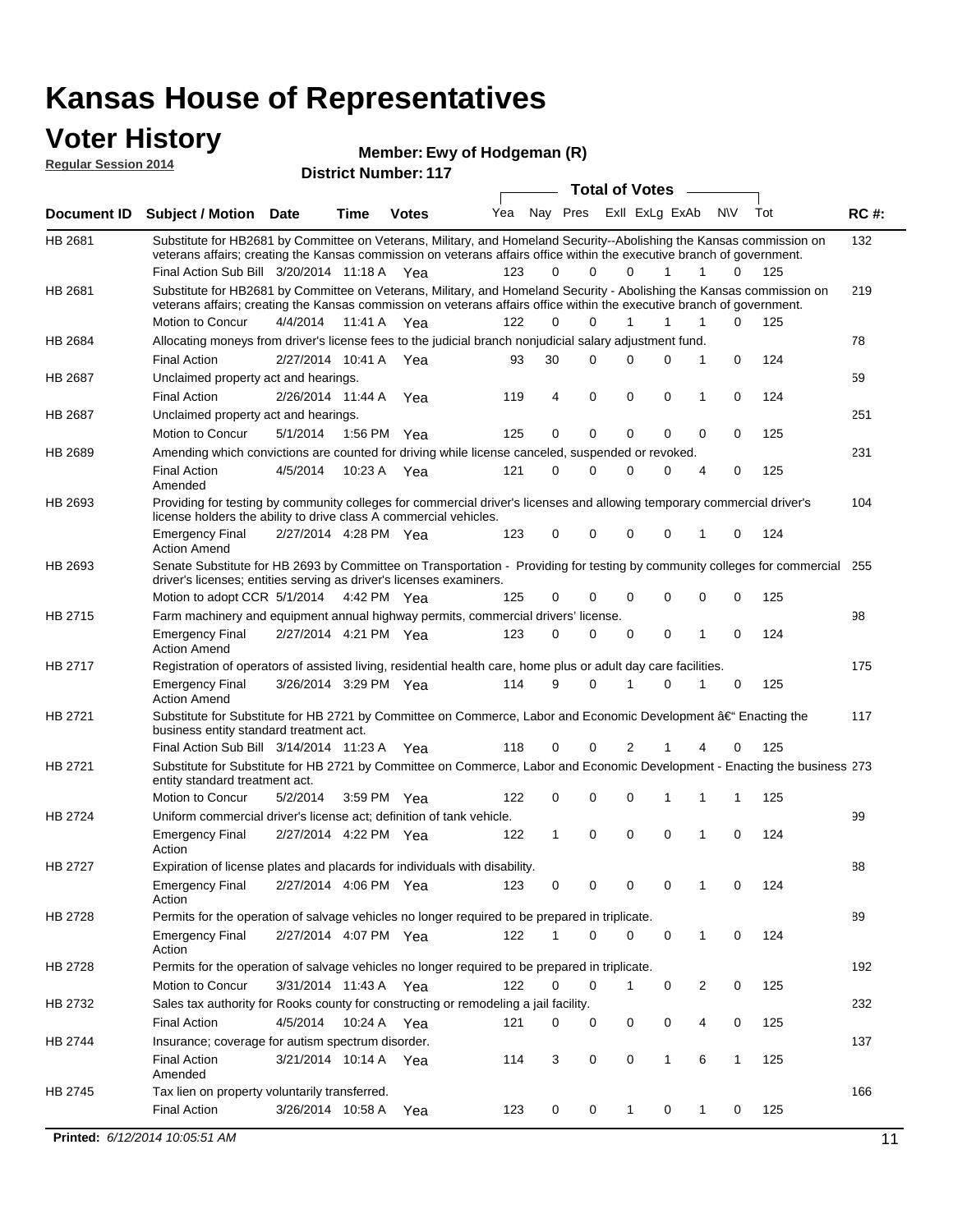## **Voter History**

**Regular Session 2014**

#### **Ewy of Hodgeman (R)**

|                    |                                                                                                                                                                                                                                                      |                       |             |              |     | <b>Total of Votes</b> |          |   |                |   |                   |     |             |  |
|--------------------|------------------------------------------------------------------------------------------------------------------------------------------------------------------------------------------------------------------------------------------------------|-----------------------|-------------|--------------|-----|-----------------------|----------|---|----------------|---|-------------------|-----|-------------|--|
| <b>Document ID</b> | <b>Subject / Motion</b>                                                                                                                                                                                                                              | <b>Date</b>           | Time        | <b>Votes</b> | Yea | Nay Pres              |          |   | Exll ExLg ExAb |   | <b>NV</b>         | Tot | <b>RC#:</b> |  |
| HB 2755            | Repealing the sunset on the Kansas taxpayer transparency act.                                                                                                                                                                                        |                       |             |              |     |                       |          |   |                |   |                   |     | 140         |  |
|                    | <b>Final Action</b>                                                                                                                                                                                                                                  | 3/24/2014 10:13 A     |             | Yea          | 122 | 0                     | 0        | 0 | 0              |   | 3<br>0            | 125 |             |  |
| HB 2767            | State child death review board.                                                                                                                                                                                                                      |                       |             |              |     |                       |          |   |                |   |                   |     | 167         |  |
|                    | <b>Final Action</b><br>Amended                                                                                                                                                                                                                       | 3/26/2014 10:59 A     |             | Yea          | 123 | 0                     | 0        | 1 | 0              | 1 | 0                 | 125 |             |  |
| <b>HCR 5029</b>    | Urging the Kansas bureau of investigation to establish a blue alert system for the state of Kansas.                                                                                                                                                  |                       |             |              |     |                       |          |   |                |   |                   |     | 95          |  |
|                    | <b>Emergency Final</b><br><b>Action Amend</b>                                                                                                                                                                                                        | 2/27/2014 4:15 PM Yea |             |              | 121 | 2                     | 0        | 0 | 0              |   | 1<br>0            | 124 |             |  |
| <b>HCR 5031</b>    | Urging Congress to provide for the prompt payment of disability compensation to U.S. Veterans.                                                                                                                                                       |                       |             |              |     |                       |          |   |                |   |                   |     | 125         |  |
|                    | <b>Final Action</b>                                                                                                                                                                                                                                  | 3/19/2014 11:21 A Yea |             |              | 122 | $\Omega$              | 0        | 0 | 1              |   | 2<br>0            | 125 |             |  |
| HR 6049            | Resolution encouraging the creation of a Kansas plan for comprehensive treatment of chronic obstruction pulmonary<br>disease.                                                                                                                        |                       |             |              |     |                       |          |   |                |   |                   |     | 109         |  |
|                    | <b>Emergency Final</b><br><b>Action Amend</b>                                                                                                                                                                                                        | 3/6/2014              | 11:24 A     | Yea          | 120 | 0                     | 0        | 2 | 1              |   | 2<br>$\mathbf 0$  | 125 |             |  |
| HR 6063            | Urging the President to extend the qualifications for the Women's Army Corps Service Medal.                                                                                                                                                          |                       |             |              |     |                       |          |   |                |   |                   |     | 143         |  |
|                    | <b>Final Action</b>                                                                                                                                                                                                                                  | 3/25/2014 10:11 A Yea |             |              | 123 | $\Omega$              | $\Omega$ | 1 | $\Omega$       |   | $\mathbf{1}$<br>0 | 125 |             |  |
| SB 40              | House Substitute for SB 40 by Committee on Corrections and Juvenile Justice †Secretary of corrections; including juvenile<br>123<br>offenders in the prison made goods act; authorizing use of correctional industries funds for payment of          |                       |             |              |     |                       |          |   |                |   |                   |     |             |  |
|                    | Final Action Sub Bill 3/17/2014 11:23 A Yea                                                                                                                                                                                                          |                       |             |              | 123 | 0                     | 0        | 0 | 0              |   | 0<br>2            | 125 |             |  |
| SB 54              | Medical assistance recovery program; rules and regulations.                                                                                                                                                                                          |                       |             |              |     |                       |          |   |                |   |                   |     | 174         |  |
|                    | <b>Emergency Final</b><br><b>Action Amend</b>                                                                                                                                                                                                        | 3/26/2014 3:28 PM Yea |             |              | 95  | 28                    | 0        | 1 | 0              | 1 | 0                 | 125 |             |  |
| SB 54              | Amendments to statutes regulating abortions.                                                                                                                                                                                                         |                       |             |              |     |                       |          |   |                |   |                   |     | 214         |  |
|                    | Motion to Adopt CCR 4/4/2014                                                                                                                                                                                                                         |                       | 9:59 AM Yea |              | 112 | 11                    | 0        |   | 0              |   | 1<br>0            | 125 |             |  |
| SB 63              | State use law; purchases by municipalities; committee sunset date and chairperson selection.                                                                                                                                                         |                       |             |              |     |                       |          |   |                |   |                   |     | 280         |  |
|                    | Motion to adopt CCR 5/2/2014                                                                                                                                                                                                                         |                       | 8:52 PM Yea |              | 124 | $\mathbf 0$           | 0        | 0 | 0              |   | 0<br>1            | 125 |             |  |
| SB 99              | Lobbyists defined.                                                                                                                                                                                                                                   |                       |             |              |     |                       |          |   |                |   |                   |     | 184         |  |
|                    | <b>Emergency Final</b><br>Action                                                                                                                                                                                                                     | 3/26/2014 3:41 PM Yea |             |              | 117 | 6                     | 0        | 1 | 0              | 1 | 0                 | 125 |             |  |
| SB 147             | House Substitute for SB 147 by Committee on Agriculture and Natural Resources †Amending the powers and duties of the 133<br>Kansas department of agriculture division of conservation and the state conservation commission.                         |                       |             |              |     |                       |          |   |                |   |                   |     |             |  |
|                    | Final Action Sub Bill 3/20/2014 11:19 A Yea<br>Amended                                                                                                                                                                                               |                       |             |              | 123 | $\Omega$              | 0        | 0 | 1              |   | 1<br>0            | 125 |             |  |
| SB 218             | House Substitute for SB 218 by Committee on Appropriations-Education; relating to the financing and instruction thereof;<br>making and concerning appropriations for the fiscal years ending June 30, 2014, and June 30, 2015, for certain agencies. |                       |             |              |     |                       |          |   |                |   |                   |     | 226         |  |
|                    | Final Action Sub Bill 4/4/2014 6:17 PM Yea                                                                                                                                                                                                           |                       |             |              | 91  | 31                    | 0        | 0 | 1              |   | 2<br>$\Omega$     | 125 |             |  |
|                    | Amended                                                                                                                                                                                                                                              |                       |             |              |     |                       |          |   |                |   |                   |     |             |  |
| SB 218             | House Substitute for SB 218 by Committee on Appropriations-Education; relating to the financing and instruction thereof;                                                                                                                             |                       |             |              |     |                       |          |   |                |   |                   |     | 237         |  |
|                    | making and concerning appropriations for the fiscal years ending June 30, 2014, and June 30, 2015, for certain agencies.                                                                                                                             |                       |             |              |     |                       |          |   |                |   |                   |     |             |  |
|                    | Sub Motion to Adopt 4/6/2014 12:51 A Nay                                                                                                                                                                                                             |                       |             |              | 55  | 67                    | 0        | 0 | 0              |   | 3<br>0            | 125 |             |  |
| SB 231             | <b>CCR</b><br>House Substitute for SB 231 †Concerning valuation and appeals; renaming the state court of tax appeals; timing of<br>decisions.                                                                                                        |                       |             |              |     |                       |          |   |                |   |                   |     | 134         |  |
|                    | Final Action Sub Bill 3/20/2014 11:21 A Yea                                                                                                                                                                                                          |                       |             |              | 123 | 0                     | 0        | 0 | 1              |   | 1<br>0            | 125 |             |  |
|                    | Amended                                                                                                                                                                                                                                              |                       |             |              |     |                       |          |   |                |   |                   |     |             |  |
| SB 231             | House Substitute for SB 231 - Concerning valuation and appeals; renaming the state court of tax appeals; timing of<br>decisions                                                                                                                      |                       |             |              |     |                       |          |   |                |   |                   |     | 281         |  |
|                    | Motion to Adopt CCR 5/2/2014                                                                                                                                                                                                                         |                       | 8:56 PM Yea |              | 124 | 0                     | 0        | 0 | 0              |   | 1<br>0            | 125 |             |  |
| SB 245             | House Substitute for SB 245 by Committee on Appropriations - Appropriations for FY 2014, FY 2015, and FY 2016 for the<br>department of corrections; capital improvement projects.                                                                    |                       |             |              |     |                       |          |   |                |   |                   |     | 13          |  |
|                    | Final Action Sub Bill 2/13/2014 11:34 A<br>Amended                                                                                                                                                                                                   |                       |             | . Nav        | 79  | 41                    | 0        | 3 | 0              | 1 | 0                 | 124 |             |  |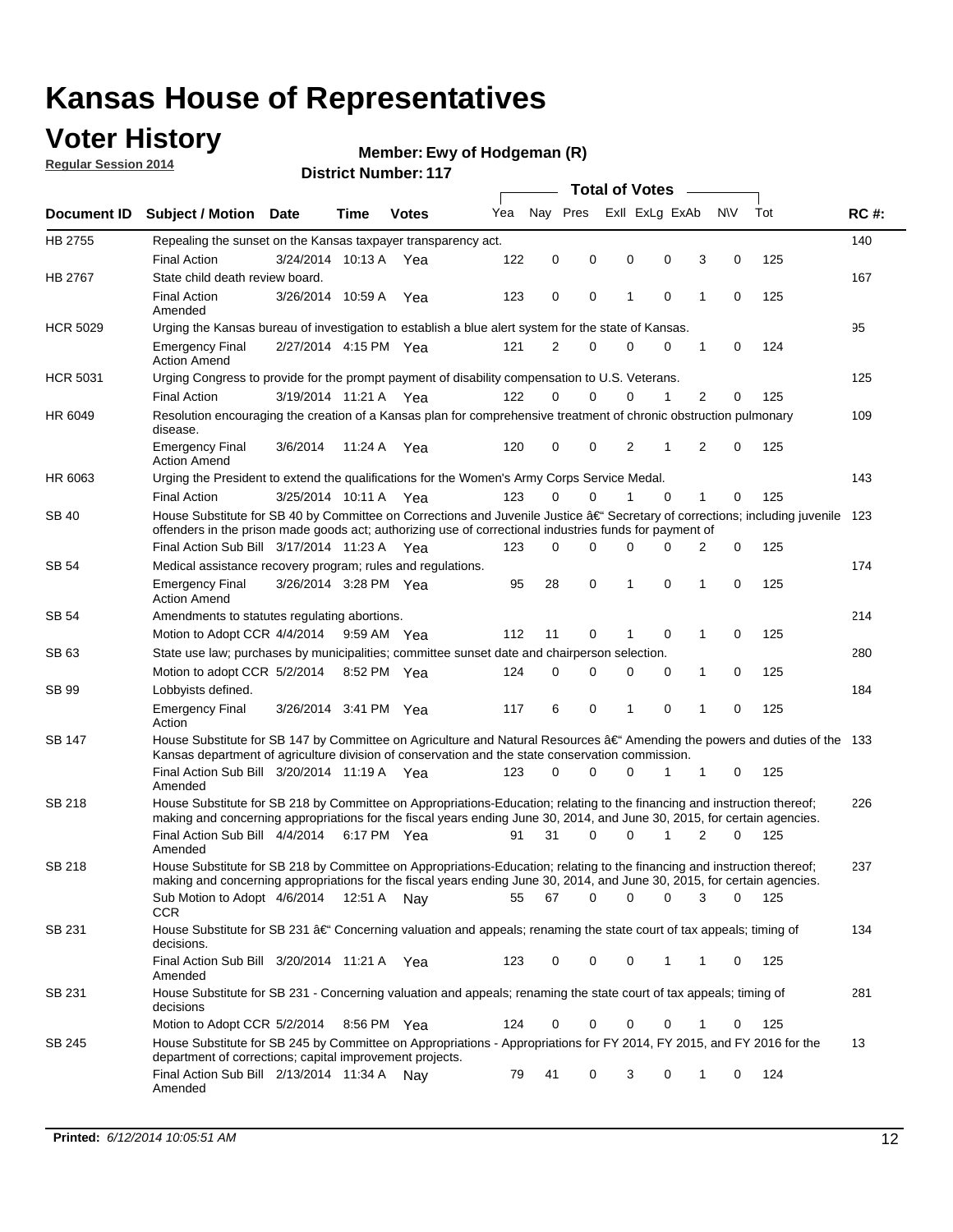### **Voter History**

#### **Ewy of Hodgeman (R)**

**Regular Session 2014**

|               |                                                                                                                                                                                                                                                                                                                                                                                                                                                                                                                                                                                                                                                                                                                                                                                                               |                       |      | <b>DISTRICT NUMBER: 117</b> |     |          |   | <b>Total of Votes</b> |              |                |              |           |     |             |
|---------------|---------------------------------------------------------------------------------------------------------------------------------------------------------------------------------------------------------------------------------------------------------------------------------------------------------------------------------------------------------------------------------------------------------------------------------------------------------------------------------------------------------------------------------------------------------------------------------------------------------------------------------------------------------------------------------------------------------------------------------------------------------------------------------------------------------------|-----------------------|------|-----------------------------|-----|----------|---|-----------------------|--------------|----------------|--------------|-----------|-----|-------------|
|               |                                                                                                                                                                                                                                                                                                                                                                                                                                                                                                                                                                                                                                                                                                                                                                                                               |                       |      |                             |     |          |   |                       |              |                |              |           |     |             |
|               | Document ID Subject / Motion                                                                                                                                                                                                                                                                                                                                                                                                                                                                                                                                                                                                                                                                                                                                                                                  | Date                  | Time | <b>Votes</b>                | Yea | Nay Pres |   |                       |              | Exll ExLg ExAb |              | <b>NV</b> | Tot | <b>RC#:</b> |
| SB 245        | House Substitute for SB 245 by Committee on Appropriations - Education funding; relating to mineral production; creating the<br>mineral production education fund, crediting 20% of remainder from oil and gas tax into such fund, moneys expended on<br>education; abolishing the oil and gas valuation depletion trust fund; allowing the counties to retain funds already in such<br>county's oil and gas valuation depletion trust fund; concerning school financing sources; proceeds from the tax levied by a<br>school district under authority of K.S.A. 2013 Supp. 72-6431, remitted to the state treasury to the credit of the state school<br>district finance fund not to the district's general fund; making and concerning appropriations for fiscal year 2017.<br>Motion to adopt CCR 5/1/2014 |                       |      | 5:06 PM Yea                 | 88  | 37       |   | $\Omega$              | 0            | 0              | $\Omega$     | 0         | 125 | 258         |
| <b>SB 248</b> | Victim notification prior to release of certain inmates.                                                                                                                                                                                                                                                                                                                                                                                                                                                                                                                                                                                                                                                                                                                                                      |                       |      |                             |     |          |   |                       |              |                |              |           |     | 119         |
|               | <b>Final Action</b>                                                                                                                                                                                                                                                                                                                                                                                                                                                                                                                                                                                                                                                                                                                                                                                           | 3/17/2014 11:18 A Yea |      |                             | 122 |          | 0 | 0                     | 0            | 0              | 2            | 1         | 125 |             |
| SB 254        | Medical assistance recovery program; rules and regulations.                                                                                                                                                                                                                                                                                                                                                                                                                                                                                                                                                                                                                                                                                                                                                   |                       |      |                             |     |          |   |                       |              |                |              |           |     | 179         |
|               | <b>Emergency Final</b><br>Action                                                                                                                                                                                                                                                                                                                                                                                                                                                                                                                                                                                                                                                                                                                                                                              | 3/26/2014 3:34 PM Yea |      |                             | 123 |          | 0 | 0                     | $\mathbf{1}$ | $\mathbf 0$    | $\mathbf{1}$ | 0         | 125 |             |
| SB 256        | Attorney general; costs in criminal appeals.                                                                                                                                                                                                                                                                                                                                                                                                                                                                                                                                                                                                                                                                                                                                                                  |                       |      |                             |     |          |   |                       |              |                |              |           |     | 147         |
|               | <b>Final Action</b><br>Amended                                                                                                                                                                                                                                                                                                                                                                                                                                                                                                                                                                                                                                                                                                                                                                                | 3/25/2014 10:16 A     |      | Yea                         | 119 |          | 4 | 0                     | 1            | 0              | 1            | 0         | 125 |             |
| SB 256        | Amending the crime of mistreatment of a dependent adult; creating the crime of mistreatment of an elder person; amending<br>the crime of unlawful sexual relations; amending provisions relating to appearance bonds and surety regulation; amending<br>violations of the Kansas racketeer influenced and corrupt organization act; also concerning the attorney general, costs in<br>criminal appeals.                                                                                                                                                                                                                                                                                                                                                                                                       |                       |      |                             |     |          |   |                       |              |                |              |           | 236 |             |
|               | Motion to Adopt CCR 4/5/2014                                                                                                                                                                                                                                                                                                                                                                                                                                                                                                                                                                                                                                                                                                                                                                                  |                       |      | 6:52 PM Yea                 | 118 |          | 4 | 0                     | 0            | 0              | 3            | 0         | 125 |             |
| SB 258        | Amending the juvenile statute of limitations to match adult time limitations for sex crimes.                                                                                                                                                                                                                                                                                                                                                                                                                                                                                                                                                                                                                                                                                                                  |                       |      |                             |     |          |   |                       |              |                |              |           |     | 135         |
|               | <b>Final Action</b><br>Amended                                                                                                                                                                                                                                                                                                                                                                                                                                                                                                                                                                                                                                                                                                                                                                                | 3/20/2014 11:21 A Yea |      |                             | 123 |          | 0 | 0                     | 0            | $\mathbf{1}$   | 1            | 0         | 125 |             |
| SB 258        | Relating to issuance of certificates of birth resulting in stillbirth.                                                                                                                                                                                                                                                                                                                                                                                                                                                                                                                                                                                                                                                                                                                                        |                       |      |                             |     |          |   |                       |              |                |              |           |     | 259         |
|               | Motion to Adopt CCR 5/1/2014                                                                                                                                                                                                                                                                                                                                                                                                                                                                                                                                                                                                                                                                                                                                                                                  |                       |      | 5:12 PM Yea                 | 121 |          | 4 | 0                     | 0            | 0              | 0            | 0         | 125 |             |
| SB 263        | Establishing the military funeral honors fund under the adjutant general's office.                                                                                                                                                                                                                                                                                                                                                                                                                                                                                                                                                                                                                                                                                                                            |                       |      |                             |     |          |   |                       |              |                |              |           |     | 148         |
|               | <b>Final Action</b><br>Amended                                                                                                                                                                                                                                                                                                                                                                                                                                                                                                                                                                                                                                                                                                                                                                                | 3/25/2014 10:17 A Yea |      |                             | 123 |          | 0 | 0                     | 1            | 0              | 1            | 0         | 125 |             |
| SB 263        | Veterans and military matters; military honors fund; death gratuity; disabled veterans preference, state jobs and contracts;<br>schools on military reservations, funding.                                                                                                                                                                                                                                                                                                                                                                                                                                                                                                                                                                                                                                    |                       |      |                             |     |          |   |                       |              |                |              |           |     | 256         |
|               | Motion to adopt CCR 5/1/2014 4:47 PM Yea                                                                                                                                                                                                                                                                                                                                                                                                                                                                                                                                                                                                                                                                                                                                                                      |                       |      |                             | 124 |          | 0 | 0                     | 0            | 0              | 0            | 1         | 125 |             |
| SB 265        | Income definition for Homestead Refund eligibility.                                                                                                                                                                                                                                                                                                                                                                                                                                                                                                                                                                                                                                                                                                                                                           |                       |      |                             |     |          |   |                       |              |                |              |           |     | 113         |
|               | <b>Final Action</b><br>Amended                                                                                                                                                                                                                                                                                                                                                                                                                                                                                                                                                                                                                                                                                                                                                                                | 3/13/2014 11:23 A Yea |      |                             | 121 |          | 0 | 0                     | 1            | 1              | 2            | 0         | 125 |             |
| SB 265        | Definition of income for homestead refund and SAFESR eligibility; income tax credits for adoption expenses and expenses to<br>make dwelling or facility accessible to persons with a disability; income tax deductions, self-employment taxes, expenses<br>related to organ donations, net gain on the sale of certain livestock; withholding, non-resident pass-through entity income;<br>Kansas taxpayer transparency act, sunset; sales tax exemptions.<br>Motion to Adopt CCR 4/4/2014                                                                                                                                                                                                                                                                                                                    |                       |      | 6:29 PM Yea                 | 122 |          | 0 | 0                     | 0            | 1              | 2            | 0         | 125 | 227         |
| SB 266        | Mineral severance tax return file date.                                                                                                                                                                                                                                                                                                                                                                                                                                                                                                                                                                                                                                                                                                                                                                       |                       |      |                             |     |          |   |                       |              |                |              |           |     | 114         |
|               | <b>Final Action</b><br>Amended                                                                                                                                                                                                                                                                                                                                                                                                                                                                                                                                                                                                                                                                                                                                                                                | 3/13/2014 11:24 A Yea |      |                             | 121 |          | 0 | 0                     | 1            | 1              | 2            | 0         | 125 |             |
| SB 266        | Severance tax return and payment dates; sales tax authority for Rooks county; property tax exemptions for certain donations<br>of land to the state and for amateur-built aircraft; sales tax exemptions for surface mining equipment and certain charitable<br>organizations.                                                                                                                                                                                                                                                                                                                                                                                                                                                                                                                                |                       |      |                             |     |          |   |                       |              |                |              |           |     | 266         |
|               | Motion to Adopt CCR 5/2/2014                                                                                                                                                                                                                                                                                                                                                                                                                                                                                                                                                                                                                                                                                                                                                                                  |                       |      | $3:19$ PM Yea               | 122 |          |   | 0                     | 0            |                |              | 0         | 125 |             |
| SB 267        | Insurance; excluding real estate from acceptable security deposits with the commissioner and requiring original handwritten<br>signatures on deposit forms.                                                                                                                                                                                                                                                                                                                                                                                                                                                                                                                                                                                                                                                   |                       |      |                             |     |          |   |                       |              |                |              |           |     | 144         |
|               | <b>Final Action</b>                                                                                                                                                                                                                                                                                                                                                                                                                                                                                                                                                                                                                                                                                                                                                                                           | 3/25/2014 10:12 A     |      | Yea                         | 123 |          | 0 | 0                     | 1            | 0              | 1            | 0         | 125 |             |
| SB 268        | Insurance; Risk-based capital requirements.                                                                                                                                                                                                                                                                                                                                                                                                                                                                                                                                                                                                                                                                                                                                                                   |                       |      |                             |     |          |   |                       |              |                |              |           |     | 145         |
|               | <b>Final Action</b>                                                                                                                                                                                                                                                                                                                                                                                                                                                                                                                                                                                                                                                                                                                                                                                           | 3/25/2014 10:13 A     |      | Yea                         | 123 |          | 0 | 0                     | 1            | 0              | 1            | 0         | 125 |             |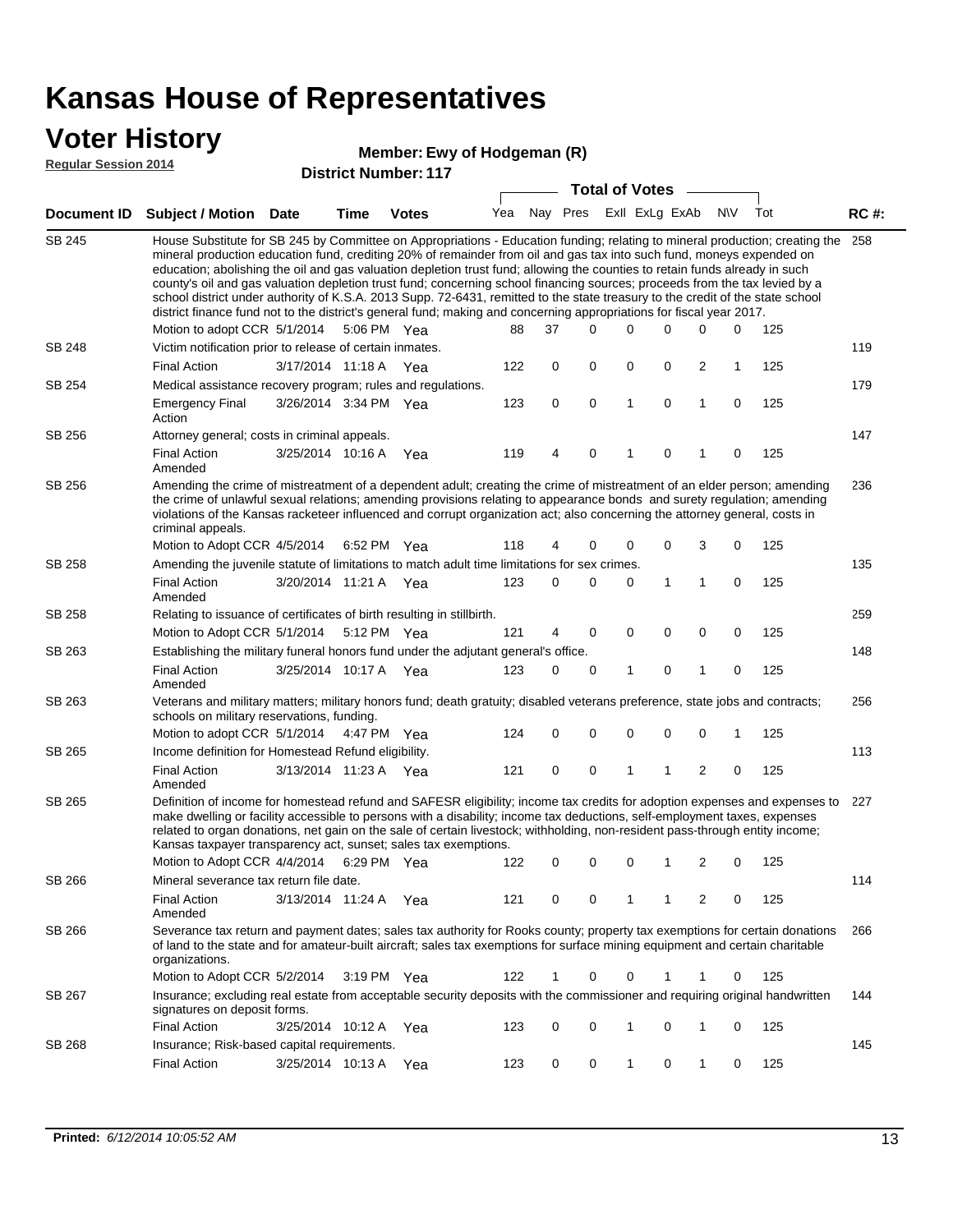### **Voter History**

**Regular Session 2014**

#### **Ewy of Hodgeman (R)**

|               |                                                                                                                                                                                    |                       |      |              |     | <b>Total of Votes</b> |          |                |              |                |           |     |             |
|---------------|------------------------------------------------------------------------------------------------------------------------------------------------------------------------------------|-----------------------|------|--------------|-----|-----------------------|----------|----------------|--------------|----------------|-----------|-----|-------------|
| Document ID   | <b>Subject / Motion</b>                                                                                                                                                            | <b>Date</b>           | Time | <b>Votes</b> | Yea | Nay Pres              |          | Exll ExLg ExAb |              |                | <b>NV</b> | Tot | <b>RC#:</b> |
| SB 271        | Amending the Kansas medicaid fraud control act.                                                                                                                                    |                       |      |              |     |                       |          |                |              |                |           |     | 176         |
|               | <b>Emergency Final</b><br><b>Action Amend</b>                                                                                                                                      | 3/26/2014 3:30 PM Yea |      |              | 123 | 0                     | 0        | 1              | 0            | 1              | 0         | 125 |             |
| SB 271        | Amending the Kansas medicaid fraud control act.                                                                                                                                    |                       |      |              |     |                       |          |                |              |                |           |     | 228         |
|               | Motion to Adopt CCR 4/4/2014 6:33 PM Yea                                                                                                                                           |                       |      |              | 122 | 0                     | 0        | 0              | 1            | $\overline{2}$ | 0         | 125 |             |
| SB 272        | Eliminating the 3% limit on controlled shooting area acreage in a county.                                                                                                          |                       |      |              |     |                       |          |                |              |                |           |     | 149         |
|               | <b>Final Action</b>                                                                                                                                                                | 3/25/2014 10:19 A     |      | Yea          | 123 | 0                     | 0        | 1              | 0            | 1              | 0         | 125 |             |
| <b>SB 273</b> | House Substitute for SB 273 by Committee on Transportation â€ <sup>4</sup> Commercial vehicles; regulation and registration thereof.                                               |                       |      |              |     |                       |          |                |              |                |           |     | 168         |
|               | Final Action Sub Bill 3/26/2014 11:00 A Yea<br>Amended                                                                                                                             |                       |      |              | 122 | 1                     | 0        | 1              | 0            | 1              | 0         | 125 |             |
| SB 273        | Regulation of commercial motor vehicles; exemption from rules and regulations of the Kansas corporation commission.                                                                |                       |      |              |     |                       |          |                |              |                |           |     | 265         |
|               | Motion to Adopt CCR 5/2/2014 3:10 PM Yea                                                                                                                                           |                       |      |              | 101 | 22                    | 0        | 0              | 1            |                | 0         | 125 |             |
| SB 274        | Political action committees, legislative leadership.                                                                                                                               |                       |      |              |     |                       |          |                |              |                |           |     | 169         |
|               | <b>Final Action</b><br>Amended                                                                                                                                                     | 3/26/2014 11:01 A Yea |      |              | 108 | 15                    | 0        | 1              | 0            | 1              | 0         | 125 |             |
| SB 278        | Establishing the state board of veterinary examiners within the animal health division of the Kansas department of agriculture<br>for a two-year period.                           |                       |      |              |     |                       |          |                |              |                |           |     | 127         |
|               | <b>Final Action</b>                                                                                                                                                                | 3/19/2014 11:24 A     |      | Yea          | 122 | 0                     | 0        | 0              | 1            | 2              | 0         | 125 |             |
| SB 284        | Amending the Kansas 911 act.                                                                                                                                                       |                       |      |              |     |                       |          |                |              |                |           |     | 124         |
|               | <b>Final Action</b>                                                                                                                                                                | 3/17/2014 11:24 A     |      | Yea          | 121 | 2                     | 0        | 0              | 0            | $\overline{2}$ | 0         | 125 |             |
| SB 285        | Optometrists; prohibition against limiting payment for covered services to insurance plan amounts.                                                                                 |                       |      |              |     |                       |          |                |              |                |           |     | 150         |
|               | <b>Final Action</b><br>Amended                                                                                                                                                     | 3/25/2014 10:20 A     |      | Yea          | 123 | 0                     | 0        | 1              | 0            | 1              | 0         | 125 |             |
| SB 286        | Extending sunset date on certain agriculture fees from July 1, 2015, to July 1, 2019.                                                                                              |                       |      |              |     |                       |          |                |              |                |           |     | 151         |
|               | <b>Final Action</b><br>Amended                                                                                                                                                     | 3/25/2014 10:23 A Yea |      |              | 76  | 47                    | 0        | 1              | 0            | 1              | 0         | 125 |             |
| SB 286        | Agriculture; extending sunset date on certain agriculture fees from July 1, 2015, to July 1, 2018; national day of the cowboy;<br>establishing the local food and farm task force. |                       |      |              |     |                       |          |                |              |                |           |     | 264         |
|               | Motion to adopt CCR 5/2/2014 3:04 PM Yea                                                                                                                                           |                       |      |              | 102 | 21                    | 0        | 0              | 1            | 1              | 0         | 125 |             |
| SB 306        | Modernizing certain insurance laws to allow use of additional investments.                                                                                                         |                       |      |              |     |                       |          |                |              |                |           |     | 173         |
|               | <b>Emergency Final</b>                                                                                                                                                             | 3/26/2014 3:26 PM Yea |      |              | 123 | 0                     | 0        | 1              | 0            | 1              | 0         | 125 |             |
|               | Action                                                                                                                                                                             |                       |      |              |     |                       |          |                |              |                |           |     |             |
| <b>SB 308</b> | Updating the Kansas no-call act.                                                                                                                                                   |                       |      |              |     |                       |          |                |              |                |           |     | 138         |
|               | <b>Final Action</b>                                                                                                                                                                | 3/21/2014 10:15 A     |      | Yea          | 117 | 0                     | 0        | 0              | $\mathbf{1}$ | 6              | 1         | 125 |             |
| SB 309        | Health insurance coverage for qualified professional associations.                                                                                                                 |                       |      |              |     |                       |          |                |              |                |           |     | 182         |
|               | <b>Emergency Final</b><br>Action                                                                                                                                                   | 3/26/2014 3:38 PM Yea |      |              | 122 | 1                     | 0        | 1              | 0            | 1              | 0         | 125 |             |
| SB 310        | Grand juries; crimes to consider; amendment of indictment.                                                                                                                         |                       |      |              |     |                       |          |                |              |                |           |     | 180         |
|               | <b>Emergency Final</b><br>Action                                                                                                                                                   | 3/26/2014 3:35 PM Yea |      |              | 122 |                       | 0        |                | 0            |                | 0         | 125 |             |
| SB 311        | Increasing the noneconomic damages cap and changing rules related to expert evidence.                                                                                              |                       |      |              |     |                       |          |                |              |                |           |     | 142         |
|               | <b>Final Action</b><br>Amended                                                                                                                                                     | 3/24/2014 10:17 A Yea |      |              | 119 | 3                     | $\Omega$ | 0              | 0            | 3              | 0         | 125 |             |
| SB 311        | Increasing the noneconomic damages cap, changing rules related to expert evidence and repealing statutes pertaining to<br>collateral source benefits.                              |                       |      |              |     |                       |          |                |              |                |           |     | 203         |
|               | Motion to adopt CCR 4/3/2014 6:15 PM Yea                                                                                                                                           |                       |      |              | 120 | 4                     | 0        | 0              | 0            | 1              | 0         | 125 |             |
| SB 321        | Return of premiums separate from notice of denial of coverage.                                                                                                                     |                       |      |              |     |                       |          |                |              |                |           |     | 146         |
|               | <b>Final Action</b>                                                                                                                                                                | 3/25/2014 10:15 A Yea |      |              | 123 | 0                     | 0        | 1              | 0            | 1              | 0         | 125 |             |
| SB 329        | Clarifying court orders relating to parents in juvenile offender cases.                                                                                                            |                       |      |              |     |                       |          |                |              |                |           |     | 136         |
|               | <b>Final Action</b><br>Amended                                                                                                                                                     | 3/20/2014 11:23 A Yea |      |              | 123 | 0                     | 0        | 0              | 1            | 1              | 0         | 125 |             |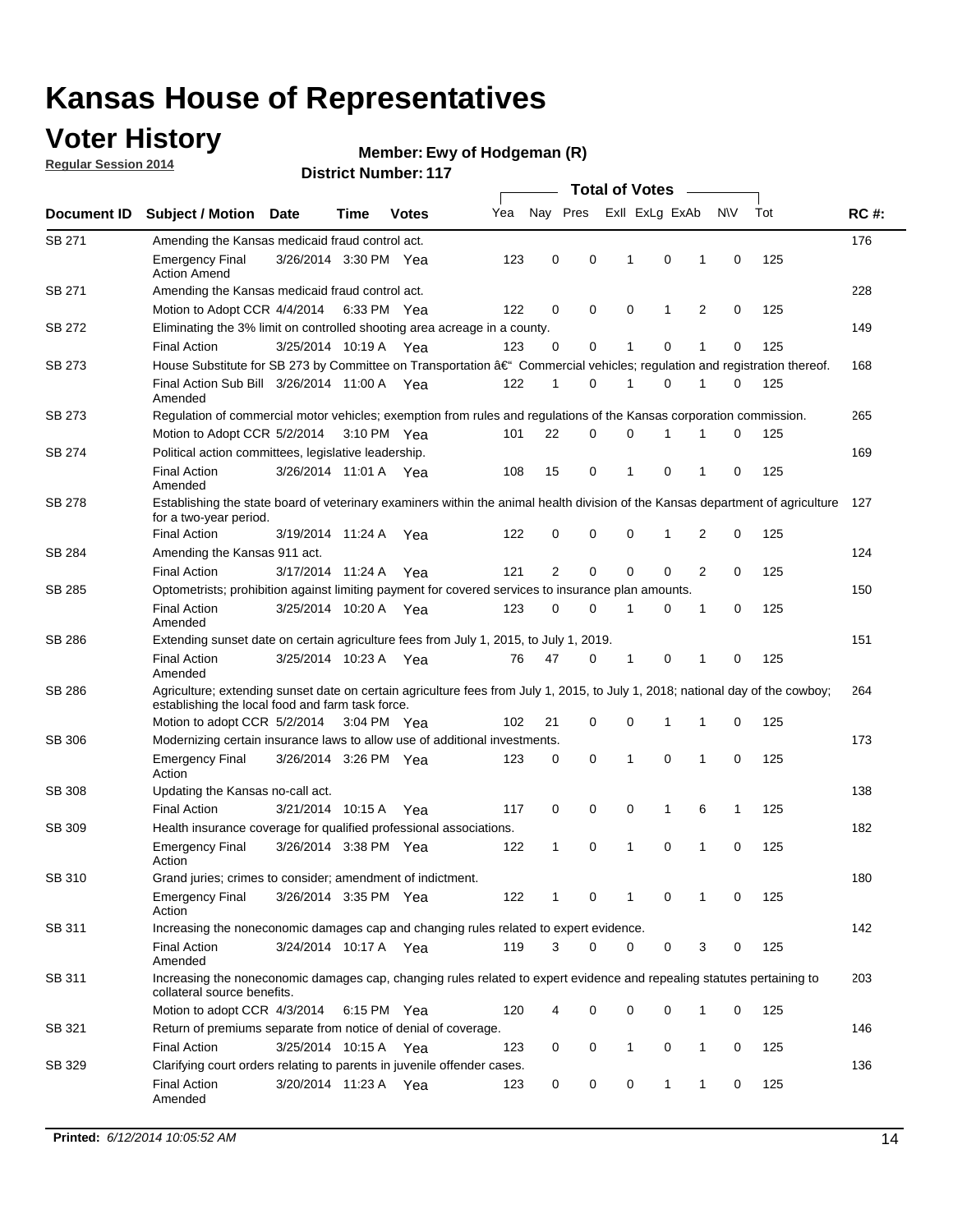### **Voter History**

**Regular Session 2014**

#### **Ewy of Hodgeman (R)**

|                    |                                                                                                                                                                    |                       |             |              | <b>Total of Votes</b> |              |          |              |                |              |           |     |             |  |  |
|--------------------|--------------------------------------------------------------------------------------------------------------------------------------------------------------------|-----------------------|-------------|--------------|-----------------------|--------------|----------|--------------|----------------|--------------|-----------|-----|-------------|--|--|
| <b>Document ID</b> | <b>Subject / Motion Date</b>                                                                                                                                       |                       | Time        | <b>Votes</b> | Yea                   |              | Nay Pres |              | Exll ExLg ExAb |              | <b>NV</b> | Tot | <b>RC#:</b> |  |  |
| SB 329             | Clarifying court orders relating to parents in juvenile offender cases and changing the statute of limitations on certain juvenile<br>offenses.                    |                       |             |              |                       |              |          |              |                |              |           |     | 242         |  |  |
|                    | Motion to adopt CCR 4/30/2014 3:23 PM Yea                                                                                                                          |                       |             |              | 122                   | $\mathbf 1$  | 0        | 1            | -1             | 0            | 0         | 125 |             |  |  |
| SB 344             | Special permits, oversized loads, transportation of hay or feed stuffs.                                                                                            |                       |             |              |                       |              |          |              |                |              |           |     | 152         |  |  |
|                    | <b>Final Action</b><br>Amended                                                                                                                                     | 3/25/2014 10:24 A     |             | Yea          | 122                   | $\mathbf{1}$ | 0        | 1            | 0              | $\mathbf{1}$ | 0         | 125 |             |  |  |
| <b>SB 349</b>      | Boiler safety act; deputy inspectors.                                                                                                                              |                       |             |              |                       |              |          |              |                |              |           |     | 128         |  |  |
|                    | <b>Final Action</b><br>Amended                                                                                                                                     | 3/19/2014 11:25 A     |             | Yea          | 119                   | 3            | 0        | 0            | 1              | 2            | 0         | 125 |             |  |  |
| SB 349             | Board of technical professions; recodification of professions and scope of practice, other; boiler safety act, deputy<br>inspectors.                               |                       |             |              |                       |              |          |              |                |              |           |     | 215         |  |  |
|                    | Motion to Adopt CCR 4/4/2014                                                                                                                                       |                       | 10:02 A     | Yea          | 112                   | 11           | 0        | 1            | 0              | 1            | 0         | 125 |             |  |  |
| SB 351             | Vehicle identification numbers; penalties; damages.                                                                                                                |                       |             |              |                       |              |          |              |                |              |           |     | 153         |  |  |
|                    | <b>Final Action</b>                                                                                                                                                | 3/25/2014 10:25 A     |             | Yea          | 123                   | 0            | 0        | 1            | 0              | 1            | 0         | 125 |             |  |  |
| SB 357             | Increasing the number of allowable hunter education deferrals.                                                                                                     |                       |             |              |                       |              |          |              |                |              |           |     | 154         |  |  |
|                    | <b>Final Action</b><br>Amended                                                                                                                                     | 3/25/2014 10:26 A     |             | Yea          | 97                    | 26           | 0        | $\mathbf{1}$ | 0              | 1            | 0         | 125 |             |  |  |
| SB 357             | Authorizing land purchases by the state; amending process state uses to address seized wildlife; increasing the number of<br>allowable hunter education deferrals. |                       |             |              |                       |              |          |              |                |              |           |     | 275         |  |  |
|                    | Motion to Adopt CCR 5/2/2014                                                                                                                                       |                       | 7:53 PM Yea |              | 113                   | 11           | 0        | 0            | $\mathbf 0$    | 1            | 0         | 125 |             |  |  |
| SB 359             | Relating to asbestos-related liability.                                                                                                                            |                       |             |              |                       |              |          |              |                |              |           |     | 177         |  |  |
|                    | <b>Emergency Final</b><br>Action                                                                                                                                   | 3/26/2014 3:32 PM Yea |             |              | 94                    | 29           | 0        | 1            | $\Omega$       | 1            | 0         | 125 |             |  |  |
| <b>SB 367</b>      | Creating the student data privacy act.                                                                                                                             |                       |             |              |                       |              |          |              |                |              |           |     | 186         |  |  |
|                    | <b>Emergency Final</b><br><b>Action Amend</b>                                                                                                                      | 3/26/2014 3:43 PM Yea |             |              | 119                   | 4            | 0        | 1            | 0              | 1            | 0         | 125 |             |  |  |
| SB 367             | Creating the student data privacy act.                                                                                                                             |                       |             |              |                       |              |          |              |                |              |           |     | 245         |  |  |
|                    | Motion to adopt CCR 4/30/2014 3:41 PM Yea                                                                                                                          |                       |             |              | 123                   | 0            | 0        | 1            | 1              | 0            | 0         | 125 |             |  |  |
| SB 371             | Amending employment security law regarding disposition of penalty funds and disclosure of confidential information.                                                |                       |             |              |                       |              |          |              |                |              |           |     | 129         |  |  |
|                    | <b>Final Action</b>                                                                                                                                                | 3/19/2014 11:27 A     |             | Yea          | 90                    | 32           | 0        | $\mathbf 0$  | 1              | 2            | 0         | 125 |             |  |  |
| SB 372             | Amending the shared work unemployment compensation program; layoff aversion.                                                                                       |                       |             |              |                       |              |          |              |                |              |           |     | 155         |  |  |
|                    | <b>Final Action</b>                                                                                                                                                | 3/25/2014 10:28 A     |             | Yea          | 123                   | 0            | 0        | 1            | 0              | 1            | 0         | 125 |             |  |  |
| SB 402             | Amending statutes related to the Kansas criminal justice information system committee.                                                                             |                       |             |              |                       |              |          |              |                |              |           |     | 178         |  |  |
|                    | <b>Emergency Final</b><br>Action                                                                                                                                   | 3/26/2014 3:33 PM Yea |             |              | 123                   | 0            | 0        | 1            | 0              | $\mathbf{1}$ | 0         | 125 |             |  |  |
| SB 423             | Authorizing Department of Administration to sell Landon and Eisenhower state office buildings.                                                                     |                       |             |              |                       |              |          |              |                |              |           |     | 233         |  |  |
|                    | <b>Final Action</b><br>Amended                                                                                                                                     | 4/5/2014              | 10:28 A     | Nay          | 66                    | 55           | 0        | 0            | 0              | 4            | 0         | 125 |             |  |  |
| SB 424             | Amending the statutory requirements for a valid hospital lien.                                                                                                     |                       |             |              |                       |              |          |              |                |              |           |     | 183         |  |  |
|                    | <b>Emergency Final</b><br>Action                                                                                                                                   | 3/26/2014 3:39 PM Yea |             |              | 115                   | 8            | 0        | 1            | 0              | 1            | 0         | 125 |             |  |  |
| <b>SCR 1618</b>    | Substitute for SCR 1618 by Committee on Federal and State Affairs -- State constitutional amendment authorizing raffles.                                           |                       |             |              |                       |              |          |              |                |              |           |     | 170         |  |  |
|                    | Final Action Sub Bill 3/26/2014 11:06 A Yea                                                                                                                        |                       |             |              | 102                   | 19           | 2        | 1            | 0              | 1            | 0         | 125 |             |  |  |
| <b>SCR 1620</b>    | Port authority; creation in Stafford, Kansas.                                                                                                                      |                       |             |              |                       |              |          |              |                |              |           |     | 234         |  |  |
|                    | <b>Final Action</b>                                                                                                                                                | 4/5/2014              | 10:29 A     | Yea          | 121                   | 0            | 0        | 0            | 0              | 4            | 0         | 125 |             |  |  |